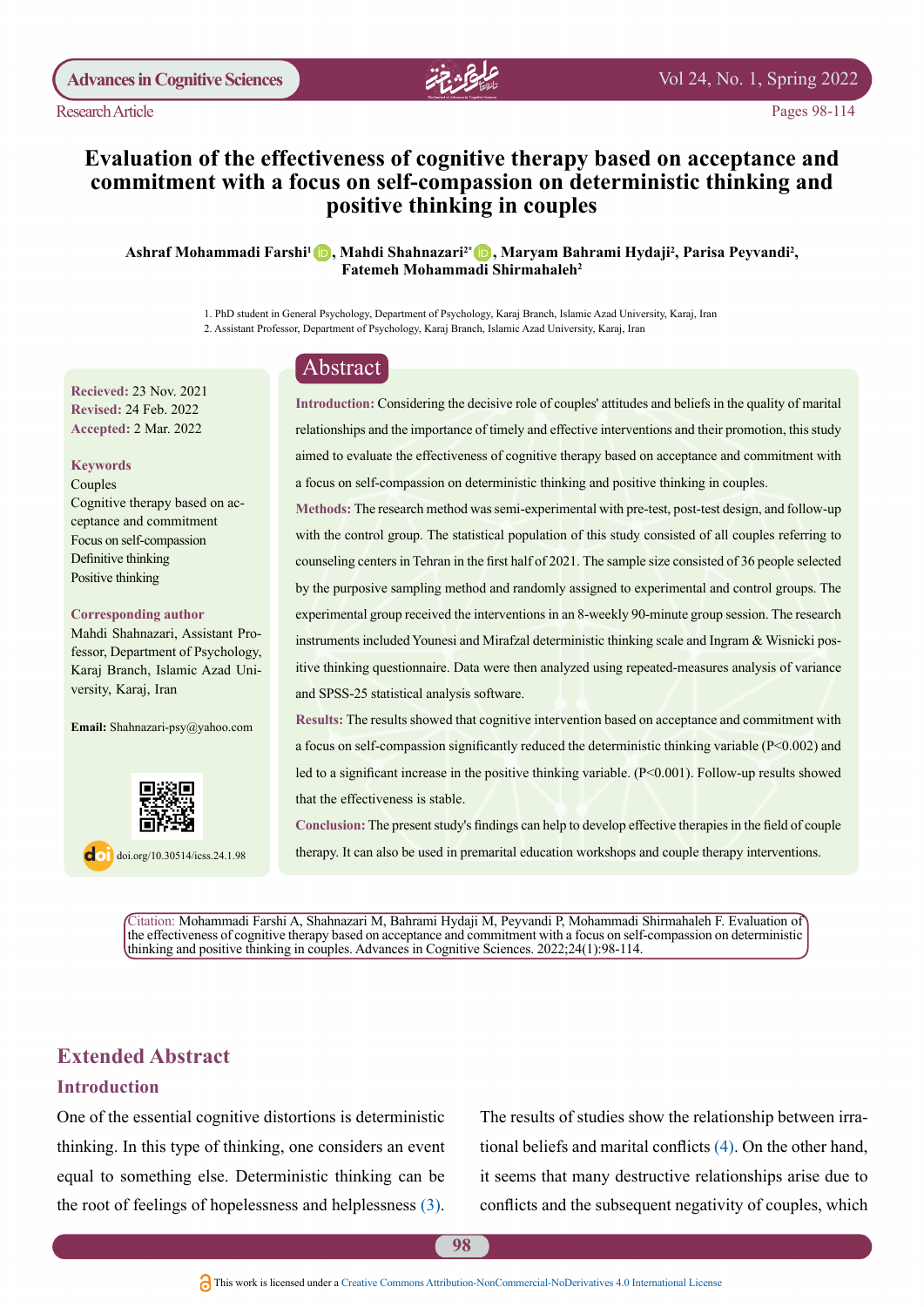is derived from their mental, psychological makeup, and tic ideas. However, positive thinking does not ignore the cess that creates hopeful images and develops optimisway of thinking  $(5)$ . Positive thinking is a cognitive proneed for a realistic appraisal  $(6)$ .

ments can be considered. Acceptance and Commitment In the field of couples' cognitive problems, several treat-Therapy (ACT) is mindfulness and value-based behavior therapy that provides a wide range of tools and results in a conscious, value-based practice called psychological ered in the field of problems related to couples. Engaging grated and multimodal approach  $(20)$  $(20)$  $(20)$  that can be considresilience  $(11)$  $(11)$  $(11)$  Compassion-focused therapy is an intewith distress and suffering is often difficult; thus, the first psychology of compassion involves a form of strength and courage to do this  $(22)$  $(22)$ .

creasing the CFT's focus on emotions, combining, and Given the ACT's greater focus on recognizing and inintegrating these interventions can effectively facilitate emotional balance, break out of the cognitive integration cessity, the effectiveness of cognitive therapy based on ing with disturbing interpersonal situations. With this necycle, and avoid the experience of worrying when dealpassion in deterministic and positive thinking of couples acceptance and commitment with a focus on self-comwas investigated in the present study.

#### **Methods**

The present study was a semi-experimental design with pre-test, post-test, and follow-up with the control group. The statistical population was all couples referred to counseling centers in Tehran in the first half of 2021. The lected, and after random assignment, group intervention, tion. In the present study, a total of 36 people were sesampling method was purposive with random substituwith the presence of at least one couple, was performed by the researcher in an 8-weekly 90-minute group ses-

sion. Inclusion criteria referred to a counseling center for<br>
couples counseling due to martial confitting crites consistence<br>
desire to participate in research, age range 25-45 years,<br>
literacy, no mental illness, and no couples counseling due to marital conflicts, conscious desire to participate in research, age range 25-45 years, literacy, no mental illness, and no use of interfering drugs. The criteria for diagnosis were clinical interviews by the researcher (clinical psychologist) and self-report. Exclusion criteria were unwillingness to participate in the research, absence of more than two sessions, and not ticipants participated in three stages pre-test, post-test, frain from attending meetings at any research stage. Pardoing homework. Participants had the opportunity to reand follow-up (at the end of 2 months). The research instruments included Younesi and Mirafzal deterministic thinking scale and Ingram  $\&$  Wisnicki positive thinking ing scale has 36 questions that are scored using the likert questionnaire. Younesi and Mirafzal's definitive think-4-point method  $(1$  for the option I strongly agree to 4 for the option strongly disagree). Thus, the higher a person's tially written in English and consists of 30 items. Each gram  $\&$  Wisnicki positive thinking questionnaire is iniscore on the scale, the more confident he is  $(34)$ . The Initem is scored using the likert five-point method from (one= never to five= always)  $(35)$ . In Iran, Mashayekh and Asgarian (2019) used construct validity to measure ability, which was obtained above  $0.7$  (7). The content of validity and Cronbach's alpha coefficient to measure reli-ACT intervention focusing on self-compassion was based on instructions  $(20, 32)$ , Which was prepared in Iran by Ismaili et al. (2018) and after its Persian translation and cuted. Content validity was also confirmed by a survey adaptation to cultural conditions, was prepared and exeof three psychologists familiar with third-wave therapies sis of variance and SPSS-25 statistical analysis software.  $(29)$ . Data were analyzed using repeated-measures analy-

#### **Results**

The mean and standard deviation of the age of the par-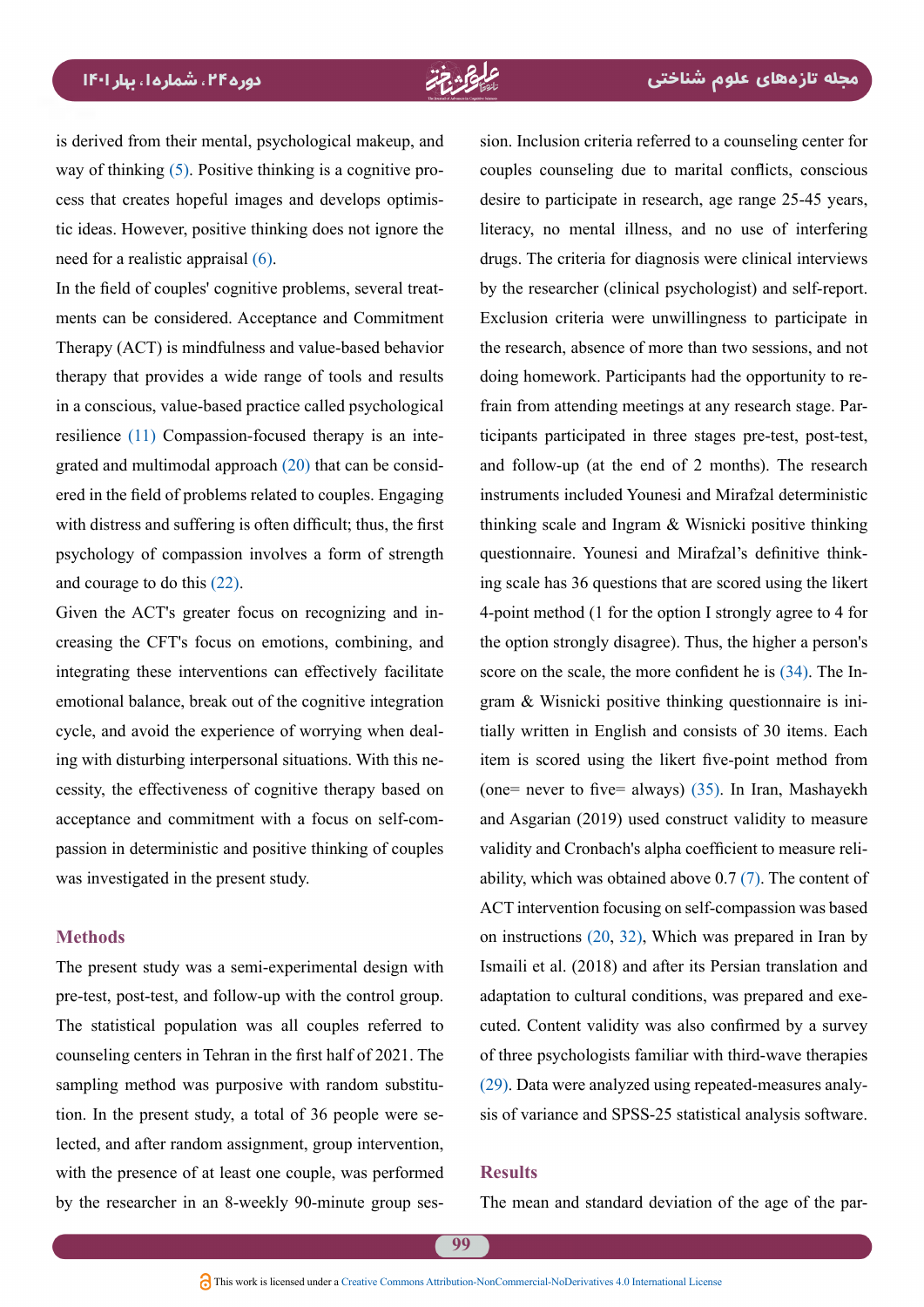ticipants in the experimental group was  $33.94$  and  $6.05$ years, respectively, and in the control group were  $33.32$ cluding 11 and seven females in the control group, re-<br>spectively. mental group consisted of 12 females and six males, in-<br>cluding-11 and seven females in the control group, remental group consisted of 12 females and six males, inand 6.13 years, respectively. Participants in the experi-

Analysis of variance with repeated measurements has mality of data distribution, which was not significant at assumptions. Shapiro-Wilk was used to evaluate the northe level of  $0.05$ , which indicates the normality of data distribution. The assumption is the homogeneity of the error variances. Also, the assumption of homogeneity of lished at the level of 0.05. In the results of the Mauchly's the covariance matrix of dependent variables was estabsphericity test, the value of the chi-square of definitive thinking was not significant at the level of  $0.05$ , indicating the establishment of the assumption of sphericity. In the positive thinking variable, the chi-square value related to the positive self-assessment component was significant tion for that component is not established. Therefore, the at the level of  $0.01$ , indicating that the sphericity assumpcorresponding degrees of freedom were modified using the Greenhouse–Geisser correction.

The results of repeated measures analysis of variance in native thinking showed that the interaction effect of timesion on the components and the total score of determiceptance and commitment by focusing on self-compasexplaining the effect of cognitive therapy based on acgroup for the component of general certainty, certainty in interaction with others, social well-being absolutism. verse events and the total score of deterministic thinking determinism in predicting the future, determinism in adferroni post hoc test showed that deterministic thinking are significant at the level of  $0.01$ . The results of the Bonchanges due to the implementation of the independent variable after the end of the treatment period are still .present

Also, the results of repeated measures analysis of variance to explain the effect of cognitive therapy based on sion on the components and the total score of positive acceptance and commitment by focusing on self-compasthinking showed that the interaction effect of time group sessment, self-evaluation (Self-confidence), and the total for daily positive function components, positive self-ascant. The Bonferroni post hoc test results indicated that score of positive thinking at the level of  $0.01$  is signifithe changes after the end of the treatment period remain.

#### **Conclusion**

tive therapy based on acceptance and commitment with This study aimed to evaluate the effectiveness of cognia focus on self-compassion in deterministic and positive thinking. The results showed that cognitive therapy based passion is effective on deterministic thinking and positive on acceptance and commitment with a focus on self-comthinking in the experimental group and is stable in the follow-up period.

The results may have been based on self-awareness of cognitive errors, acceptance, and correction of defective ents to act on values. Accepting and observing thoughts cognitive contexts. In addition, heterogeneity allows climotivates the use of efficient thoughts and behaviors to tunity to communicate more sincerely. Teaching how the achieve a meaningful and purposeful life and the opportions leads couples not to blame and judge unpleasant brain develops and the formation of emotions and reacinner experiences and accept responsibility for change.

On the other hand, the positive thinking index effectively relates to our perception and attitude towards ourselves, others, and the future. It seems that mindfulness and stress reduction caused by interventions by providing the possibility of positive re-evaluation and facilitating the itive thinking and optimism in various fields, especially achievement of different solutions affect the level of pos-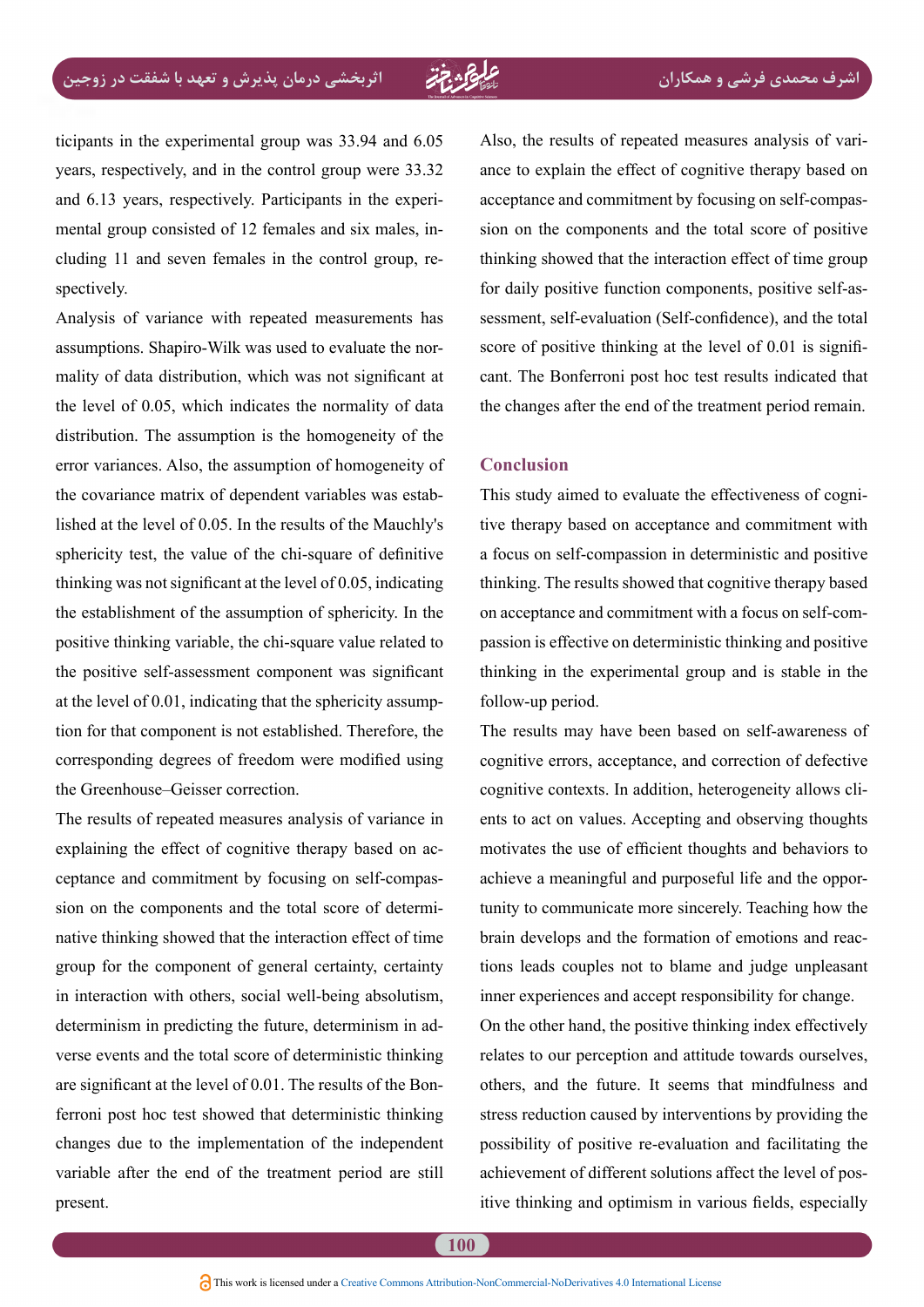#### marital satisfaction.

dence, it can be concluded that the present intervention From the results of the present study and research evifecting the structure of destructive and defective attitudes may affect the present intervention on the one hand, by afand mental patterns. On the other hand, by strengthening the positive thinking dimensions to have significant and lasting effectiveness.

### **Ethical Considerations**

#### **Compliance with ethical guidelines**

The subjects received the necessary information in the field of research to comply with the ethical principles mation would be kept confidential and destroyed at the of research. Subjects were assured that all their inforend of the study. Conscious consent was obtained from all subjects. Finally, the interventions were performed intensively for the control group. The present article is based on the doctoral dissertation with the code of ethics IR.IAU.K.REC.1400.035.

#### **contributions' Authors**

The initial design, research stages, and article writing sign and overseeing the implementation of the research, ed authors were actively involved in completing the dewere done by Ashraf Mohammadi Farshi. Other respectand writing process. Data analysis and explanation were performed with the participation of all authors.

#### **Funding**

This article is taken from Ashraf Mohammadi Farshi's thesis with the code  $1154818173316551400162422908$ and has no sponsor.

#### **Acknowledgments**

The authors would like to thank the esteemed participants and all the dignitaries who helped us in conducting this study.

#### **Conflict of interest**

The present study has not found any conflict of interest for the authors.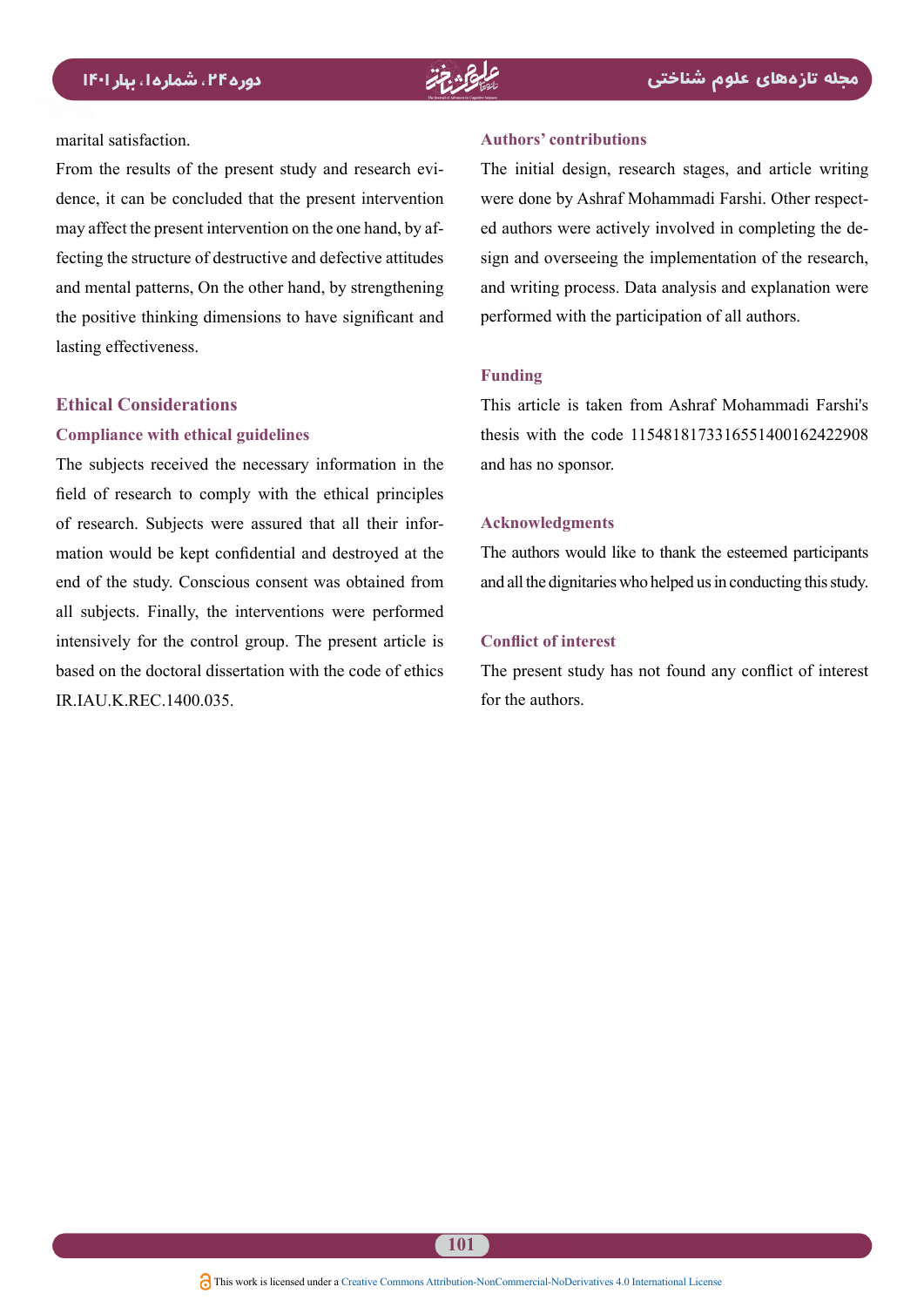مقاله پژوهشی



# **بررسی اثربخشی درمان شناختی مبتنی بر پذیرش و تعهد با تمرکز بر شفقت به خود بر تفکر قطعینگر و مثبتاندیشی زوجین**

**2 ،2 فاطمه محمدی شیرمحله ،2 پریسا پیوندی 2[\\* ،](http://orcid.org/0000-0003-0189-8097) مریم بهرامی هیدجی [1 ،](http://orcid.org/0000-0002-7081-8831) مهدی شاهنظری اشرف محمدی فرشی**

.1 دانشجوی دکتری روانشناسی عمومی، گروه روانشناسی، واحد کرج، دانشگاه آزاد اسالمی، کرج، ایران .2 استادیار، گروه روانشناسی، واحد کرج، دانشگاه آزاد اسالمی، کرج، ایران

چکیده

**دریافت: 1400/09/02 اصالح نهایی: 1400/12/05 پذیرش: 1400/12/11**

### **واژههای کلیدی**

زوجین درمان شناختی مبتنی بر پذیرش و تعهد تمرکز بر شفقت به خود تفکر قطعینگر مثبتاندیشی

### **نویسنده مسئول**

مهدی شاه نظری، استادیار، گروه روانشناسی، واحد کرج، دانشگاه آزاد اسالمی، کرج، ایران **ایمیل:** com.yahoo@psy-Shahnazari



 $\overline{d}$  .  $\overline{d}$   $\overline{d}$   $\overline{d}$   $\overline{d}$   $\overline{d}$   $\overline{d}$   $\overline{d}$   $\overline{d}$   $\overline{d}$   $\overline{d}$   $\overline{d}$   $\overline{d}$   $\overline{d}$   $\overline{d}$   $\overline{d}$   $\overline{d}$   $\overline{d}$   $\overline{d}$   $\overline{d}$   $\overline{d}$   $\overline{d}$   $\overline{d}$   $\overline{d}$   $\over$ 

**مقدمه:** با توجه به نقش تعیینکننده نگرشها و باورهای زوجین در کیفیت روابط زناشویی و اهمیت مداخالت به هنگام و کارآمد و ارتقای آن، هدف از پژوهش حاضر بررسی اثربخشی درمان شناختی مبتنی بر پذیرش و تعهد با تمرکز بر شفقت به خود بر تفکر قطعینگر و مثبت اندیشی زوجین بود.

**روش کار:** روش پژوهش حاضر، نیمهآزمایشی با طرح پیشآزمون، پسآزمون و پیگیری با گروه کنترل بود. جامعه این پژوهش را کلیه زوجین مراجعهکننده به مراکز مشاوره شهر تهران در نیمه اول سال 1400 تشکیل میدادند. حجم نمونه شامل 36 نفر بود که به روش نمونهگیری هدفمند انتخاب و به طور تصادفی در دو گروه آزمایش و گواه گمارده شدند. گروه آزمایش مداخالت را به صورت 8 جلسه هفتگی 90 دقیقهای گروهی دریافت کرد. ابزار پژوهشی شامل مقیاس تفكر قطعينگر یونسی و میرافضل و پرسشنامه مثبتاندیشی Ingram و Wisnicki بود. اطالعات با استفاده از روش تحلیل واریانس با اندازهگیریهای مکرر و با نرمافزار -25SPSS مورد تجزیه و تحلیل قرار گرفت. **یافتهها:** یافتهها نشان داد مداخله شناختی مبتنی بر پذیرش و تعهد با تمرکز بر شفقت به خود باعث کاهش معناداری

در متغیر تفکر قطعینگر )0/002<P )و منجر به افزایش معنادار در متغیر مثبتاندیشی )0/001<P )میگردد. نتایج پیگیری نشان داد اثربخشی مذکور پایدار است.

**نتیجهگیری:** دستاوردهای پژوهش حاضر میتواند به گسترش درمانهای موثر در حوزه زوجدرمانی کمک کند. همچنین در کارگاههای آموزش پیش از ازدواج و مداخالت زوجدرمانی قابل استفاده است.

#### **مقدمه**

ازدواجهای آشفته زمانی اتفاق میافتد که یک یا هر دو همسر دارای سطح باالیی از باورهای غیرمنطقی یعنی افکار اغراقآمیز، سفت و سخت، غیرمنطقی و مطلقگرا هستند )[1](#page-14-5)(. پاسخهای هیجانی، به گونهای کلی، متاثر از شناخت افرادند و شناخت هم از طریق تحریفهای شناختی میتواند منجر به سوگیری در ارزیابی و قضاوت در امور شود. تحریف شناختی به آن دسته از افکار گفته میشود که بر پایه

فرضیاتی نادرست شکل گرفته و منجر به سوگیری در تفکر میشوند [\)2\(](#page-14-6). یکی از تحریفات شناختی بسیار مهم، تفکر قطعینگر )thinking Deterministic )است. در این نوع تفکر، فرد رویدادی را به طور قطعی برابر با چیز دیگری در نظر میگیرد. برای مثال فردی که در آزمون کنکور رد شده است، این رویداد را برابر با بدبختی تفسیر میکند و هر نوع احتمال دیگر را نادیده میگیرد. در واقع تفکر قطعینگر میتواند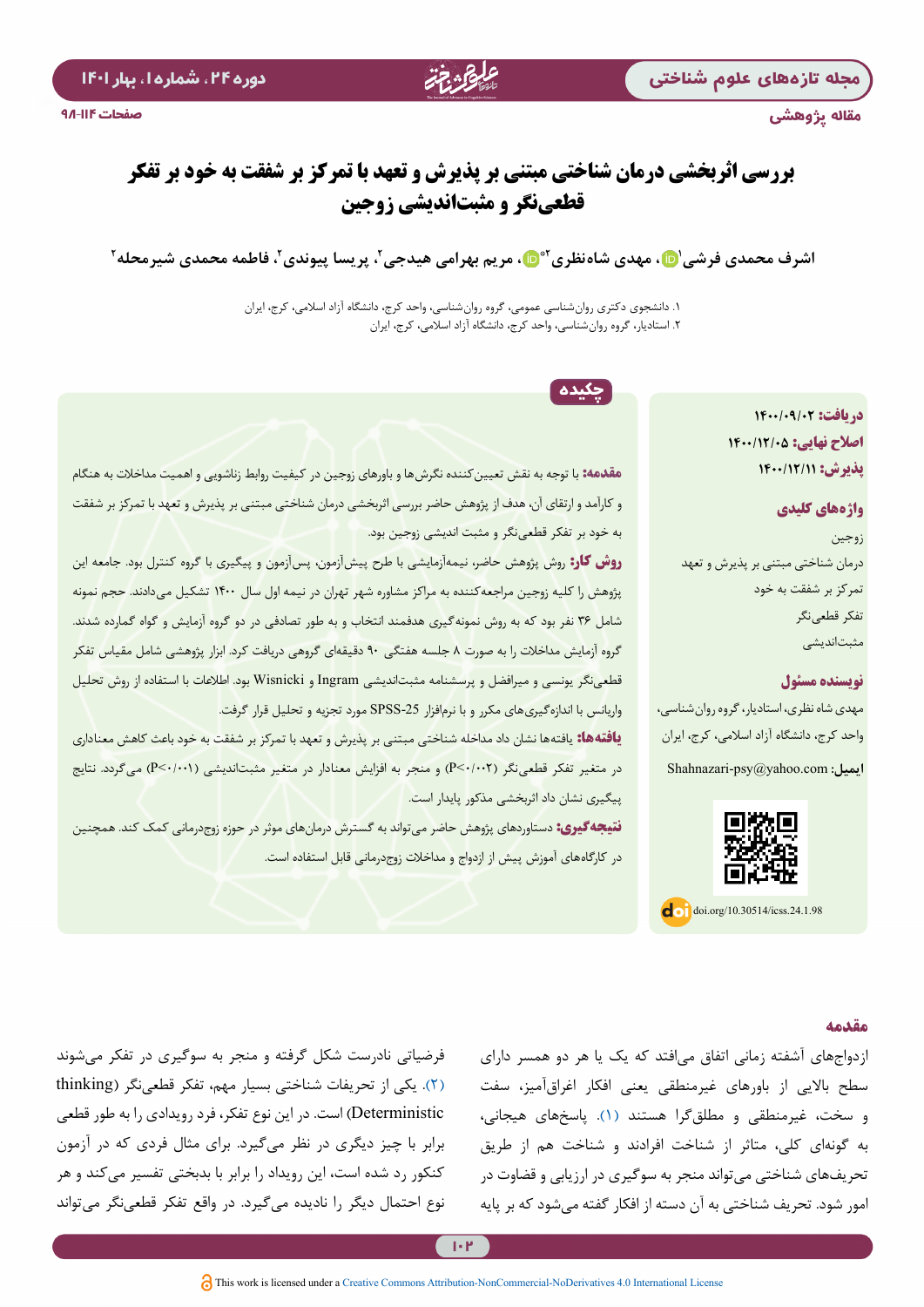ریشه احساس ناامیدی و درماندگی باشد که باعث دیدگاه منفی به خود و آینده میشود. مطالعات نشان میدهد که تفکر قطعینگر رابطه نزدیکی با دیگر متغیرهای روانی از جمله افسردگی و رضایت زناشویی، سالمت روان، مهارتهای ارتباطی، امید به زندگی و اضطراب دارد [\)3\(](#page-14-0). همچنین نتایج مطالعات نشاندهنده ارتباط باورهای غیرمنطقی با تعارضات زناشویی هستند [\)4\(](#page-14-1).

از سویی دیگر به نظر میرسد خیلی از روابط مخرب به دلیل تعارضات و به دنبال آن منفینگریهای زوجین که برگرفته از آرایش ذهنی، روانی و سبک اندیشه آنهاست نشات میگیرد (۵). مثبتاندیشی (thinking Positive )یک فرایند شناختی است که به افراد کمک میکند تصاویر امیدوارکنندهای از آینده داشته باشند و موجب گسترش ایدههای خوشبینانه، پیداکردن راهحلهای مطلوب، تصمیمات مثبت و دیدگاه کلی روشن نسبت به زندگی میشود. با این حال، مثبتاندیشی نیاز به ارزیابی واقعبینانه را نادیده نمیگیرد [\)6](#page-14-3)(. نگرش مثبت باعث میشود تا زوجین مهارتهای خود را به ویژه در محیط زندگی زناشویی بهتر بروز دهند [\)7\(](#page-14-4). مطالعات اخیر در زمینه مثبتاندیشی نشاندهنده تاثیر آن برای مقابله با افکار منفی مرتبط با نگرانی [\)۸\(](#page-14-7)، ارتباط انتظارات مثبت با رضایت زناشویی )[9](#page-14-8)( و تغییر فراوانی افکار منفی با تغییر در استرس  $(1 \cdot)$  ادراک شده ( Perceived stress) است  $(1 \cdot)$ .

نتایج مطالعات پژوهشی موید این نکته است که در زمینه مشکالت شناختی زوجین، درمانهای متعددی میتواند مورد توجه قرار بگیرد که از آن جمله میتوان به درمان ((ACT) (ACT) Commitment Therapy and Acceptance )اشاره کرد. ACT یک رفتار درمانی مبتنی بر ذهنآگاهی و ارزشمحور است که طیف وسیعی از ابزارها را در اختیار قرار میدهد و نتیجه آن عملکرد آگاهانه و مبتنی بر ارزشها تحت عنوان انعطافپذیری روانشناختی است [\)11\(](#page-15-0). هدف ACT تقویت فرایند گسلش شناختی به جای استفاده از راهبردهای مقابلهای مبتنی بر کنترل، برای رویدادهای خصوصی دشوار است )[12\(](#page-15-4). ACT بخشی از موج سوم رفتار درمانی در نظر گرفته شده است و بر مبنای این مفروضه است که اصلیترین مشکلی که اکثر مراجعان با آن مواجه میشوند، اجتناب تجربهای است. شش فرایند اصلی ACT، شامل پذیرش، ناهمجوشی، ارتباط با لحظه اکنون، عمل متعهدانه، خود به عنوان زمینه و ارزشها است )[13](#page-15-5)(. این رویکرد بر تغییر زمینه و شرایطی تمرکز میکند که در آن افکار و احساسات اضطرابآور تجربه میشوند [\)14\(](#page-15-6). در این شیوه درمانی محتوای افکار و باورهای بیماران ارزیابی نمیشود بلکه فرایندهای شکلگیری آسیب روانی در بافت و زمینه مشکل، مورد توجه قرار میگیرد )[15\(](#page-15-7). درمان مبتنی بر پذیرش و تعهد نزدیک شدن

به افکار و احساسات درونی ناخواسته و حاالت جسمانی مرتبط با این پویاییها و الگوهای ارتباط را به زوجین آموزش میدهد )16(. نتایج پژوهشهای متعدد حاکی از اثربخشی ACT بر باورهای غیرمنطقی در زوجین (۱۵)، کاهش افکار منفی تکرارشونده و عدم انعطافپذیری روان شناختی و پایداری درمان در طول زمان (۴ هفته)، (۱۷)، اصلاح افکار منفی ناکارآمد [\)1۸\(](#page-15-9)، کاهش افکار منفی ناشی از افسردگی و پایداری در پیگیری سه ماهه میباشد [\)19\(](#page-15-10).

از سوی دیگر درمان متمرکز بر شفقت (CFT) (CFT) (CFT Compassion )یک رویکرد یکپارچه و چندوجهی است که میتوان در حیطه مشکالت مربوط به زوجین مورد توجه قرار داد )[20](#page-15-1)(. در درمان متمرکز بر شفقت به درمانجویان کمک میشود تا به شیوههایی مالیمتر و مشفقانهتر با تجربههای خود ارتباط برقرار کنند )[۲۱\(](#page-15-11). درگیر شدن با ناراحتی و رنج دشوار است، شفقت شامل قدرت و شجاعت برای انجام این کار و رشد خرد و فداکاری به منظور یافتن راههایی برای کاهش و جلوگیری از رنج است )[2۲](#page-15-2)(. Neff شفقت به خود را به عنوان سازهاي سه مولفهاي شامل مهرباني با خود در مقابل قضاوت خود، انسانیت مشترک در مقابل انزوا و آگاهی متعادل از افکار و احساسات و بدون بزرگنمایی آنها تعريف نموده است )[۲۳](#page-15-12)(. برخی مراحل کلیدی جلسات، تصویرسازی، تمرین رفتار مشفقانه و نوشتن نامه شفقتآمیز به خود است )[۲۴\(](#page-15-13). شواهد پژوهشی نشان دادهاند افرادی که با شفقت با خود رفتار میکنند از ویژگیهایی برخوردارند که در جنبش روانشناسی مثبت )strengths Psychological )به عنوان توانمندیهای روانشناختی مطرح هستند مثل شادکامی، خوشبینی، کنجکاوی و کنکاش، عواطف مثبت و نوآوری [\)2۵\(](#page-15-14). شواهد پژوهشی حاکی از اثربخشی درمان متمرکز بر شفقت بر افزایش ذهنآگاهی و بهزیستی روانشناختی و حفظ در پیگیری شش ماهه و یک ساله [\)2۶](#page-15-15)(، افزایش خودکارآمدی و پایداری تاثیر در یک دوره پیگیری یک ساله [\)2۷\(](#page-15-17)، افزایش معنادار در سطوح خوشبینی )[2۸\(](#page-15-16) و اثربخشی درمان مبتنی بر پذیرش و تعهد با تمرکز بر شفقت بر اضطراب اجتماعی و پایداری تاثیرات در پیگیری سه ماهه ([۲۹](#page-15-3)) میباشد. همچنین بر اساس شواهد پژوهشی همبستگی منفی بین میزان شفقت به خود با تمام خردهمقیاسهای تفکر قطعینگر وجود دارد )[۳۰](#page-16-3)(.

با مروری بر پیشینه پژوهشی مشخص میشود که درمانهای تک بعدی به تنهایی نتوانستهاند روابط خانوادگی را با همه پیچیدگیهای آن در نظر بگیرند. اخیرا تالشهایی برای تلفیق مولفههای خاصی از رویکردهای مختلف در یک مدل منسجم و یکپارچه شده است )[۳۱](#page-16-4)(. محققان ACT مدتهاست، نقش شفقت به خود را در رواندرمانی مورد بررسی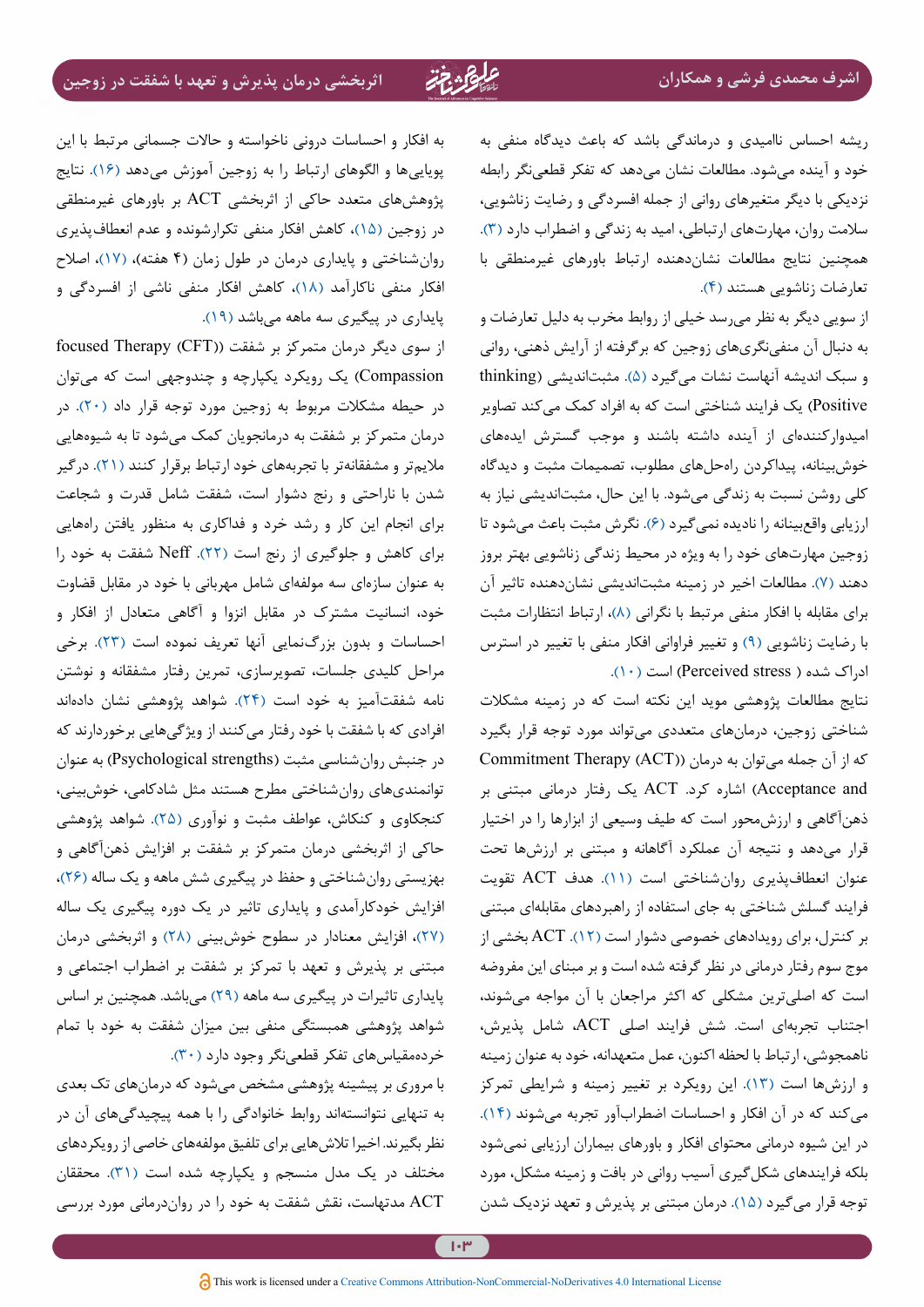قرار دادهاند )[۳۲](#page-16-2)(. بر این اساس و با توجه به نقش تعیینکننده نگرشها و باورهای زوجین در کیفیت روابط زناشویی و اهمیت مداخالت کارآمد و ارتقای سطح مداخالت و با توجه به تمرکز بیشتر ACT بر شناخت و افزایش تمرکز CFT بر هیجانات، تلفیق و یکپارچهسازی مداخالت مذکور، میتواند در تسهیل رسیدن به تعادل هیجانی، خروج از چرخه آمیختگی شناختی و اجتناب تجربهای ناشی از نگرانی هنگام رویارویی با موقعیتهای آشفتهکننده بینفردی، موثر باشد. با توجه به پیشینه غنی هر دو مداخله مذکور، به دلیل مغفول ماندن بررسی اثربخشی کاربردی و تلفیقی آنها در زمینه تعارضات زناشویی ناشی از مشکالت شناختی، دستاورد پژوهش حاضر میتواند به گسترش درمانهای موثر در حوزه زوجدرمانی و کاهش تعارضات زناشویی کمک بسزایی نماید. با این ضرورت در پژوهش حاضر به بررسی اثربخشی درمان شناختی مبتنی بر پذیرش و تعهد با تمرکز بر شفقت به خود بر تفکر قطعینگر و مثبتاندیشی زوجین پرداخته شد. مساله پژوهش حاضر این است که آیا درمان شناختی مبتنی بر پذیرش و تعهد با تمرکز بر شفقت به خود بر تفکر قطعینگر و مثبتاندیشی زوجین اثربخش است؟

# <span id="page-6-0"></span>**روش کار**

پژوهش حاضر نیمهآزمایشی با طرح پیشآزمون، پسآزمون، پیگیری با گروه کنترل بود. جامعه آماری کلیه زوجین مراجعهکننده به مراکز مشاوره شهر تهران در نیمه اول سال 1400 بودند. روش نمونهگیری هدفمند با جایگزینی تصادفی بود. تعداد افراد پیشنهادی در روش آزمایشی برای هر گروه حداقل 15 نفر میباشد [\)3۳\(](#page-16-5). در پژوهش حاضر با در نظر گرفتن احتمال افت، در مجموع 36 نفر )۲۳ زن، ۱۳ مرد(، انتخاب و پس از گمارش تصادفی، مداخله گروهی با حضور حداقل

یکی از زوجین در 8 جلسه هفتگی ۹۰ دقیقهای توسط پژوهشگر اجرا شد. معیارهای ورود، مراجعه به مرکز مشاوره جهت مشاوره زوجدرمانی به دلیل تعارضات زناشویی، تمایل آگاهانه جهت مشارکت در پژوهش، محدوده سنی 25-45 سال، سواد خواندن و نوشتن، عدم ابتال به بیماریهای روانی و عدم مصرف داروهای تداخلکننده بود. معیار تشخیص، مصاحبه بالینی توسط پژوهشگر )روانشناس بالینی( و خوداظهاری بود. معیارهای خروج، عدم تمایل به مشارکت در پژوهش، غیبت بیش از 2 جلسه و عدم انجام تکالیف بود. شرکتکنندگان فرصت داشتند در هر مرحله از پژوهش، از شرکت در جلسات خودداری کنند. قبل از مداخالت، پایان جلسات و 2 ماه بعد، جهت بررسی پایداری اثربخشی، پرسشنامهها تکمیل شدند. برای حفظ اصول اخالقی به افراد نمونه اطمینان داده شد، اطالعات آنها محرمانه مانده و در پایان پژوهش از بین برده خواهند شد. در نهایت، جلسات فشرده برای گروه گواه نیز اجرا شد. محتوای مداخالت بر اساس دستورالعمل Gilbert 2009 )[20\(](#page-15-1) و Hayes 2008( [۳۲](#page-16-2) [\)](#page-16-2)بود، که در ایران توسط اسماعیلی و همکاران )۱۳۹۷( تهیه و پس از ترجمه فارسی آن و متناسبسازی با شرایط فرهنگی، آماده و اجرا گردید. روایی محتوایی نیز با نظرخواهی از سه نفر متخصص روانشناسی آشنا به درمانهای موج سوم تایید شد [\)۲۹](#page-15-3)(. در پژوهش حاضر نیز مبنای کار، پروتکل مذکور بود که توسط جمعی از متخصصین این حوزه مورد تایید قرار گرفت. در این مطالعه، از هر دو روش تجزیه و تحلیل آماری توصیفی و استباطی استفاده شد. در بخش توصیفی، از شاخصهای میانگین و انحراف معیار و در بخش آزمون فرضیهها نیز از روش آماری تحلیل واریانس با اندازهگیریهای مکرر با نرمافزار -25SPSS استفاده شده است. در [جدول ۱ م](#page-6-0)حتوای

|  |  |  |  |  | جدول ۱. محتوای مداخله ACT با تمرکز بر شفقت به خود |  |
|--|--|--|--|--|---------------------------------------------------|--|
|--|--|--|--|--|---------------------------------------------------|--|

جلسات ارائه گردیده است.

| محتواي مداخلات                                                                                                                                                                                                                    | جلسات      |
|-----------------------------------------------------------------------------------------------------------------------------------------------------------------------------------------------------------------------------------|------------|
| معرفی جلسات درمانی و انجام پیشآزمون، معرفی و آشنایی با اعضای گروه، بیان قواعد گروه و اهداف، معرفی درمان اکت متمرکز بر شفقت، رنج، التیام و<br>معرفي دلايل رنج انسان                                                                | جلسه اول   |
| کارآمدی به عنوان معیار سنجش، ایجاد ناامیدی خلاقانه، معرفی سیستمهای تنظیم هیجان، معرفی انواع رنج انسان، معرفی انواع نیازهای انسان، معرفی<br>ابعاد شفقت                                                                             | جلسه دوم   |
| بازخورد جلسه قبل، ارائه خلاصهای از جلسات گذشته، کنترل به عنوان مساله (مشکل)، مغز آگاه                                                                                                                                             | جلسه سوم   |
| کاربرد تکنیکهای گسلش شناختی، مداخله در عملکرد زنجیرههای مشکلساز زبان، تضعیف ائتلاف خود با افکار و عواطف                                                                                                                           | جلسه چهارم |
| ارائه خلاصهای از جلسات قبل، گرفتن بازخورد از روند جلسات، تضعیف خود مفهومی و بیان خود به عنوان مشاهدهگر، نشان دادن جدایی بین خود، تجربیات<br>درونی و رفتار، کاربرد تکنیکهای ذهنآگاهی، انجام تصویرسازی، معرفی ویژگیهای انسان مهربان | جلسه پنجم  |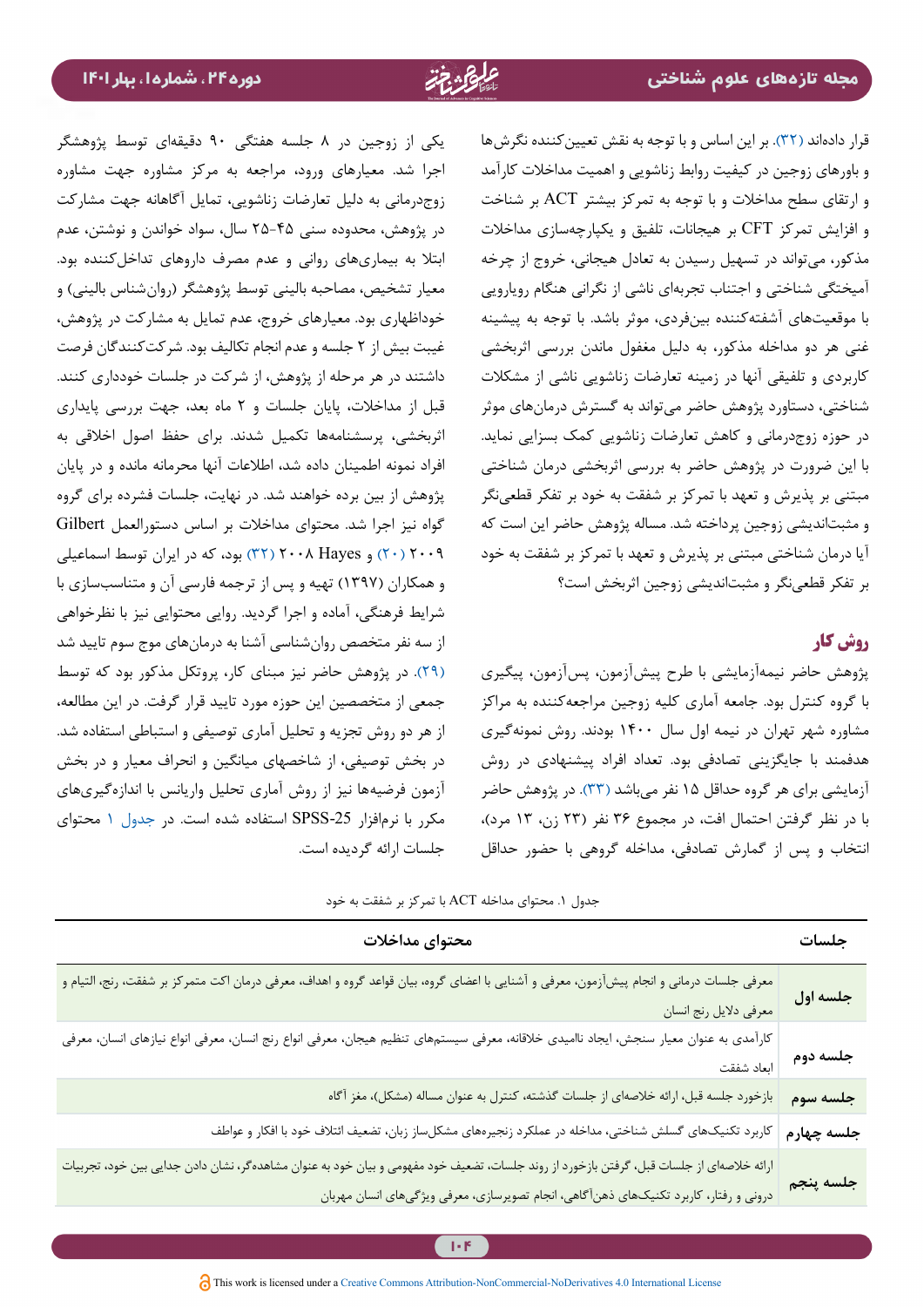**اشرف محمدی فرشی و همکاران اثربخشی درمان پذیرش و تعهد با شفقت در زوجین**

| محتواي مداخلات                                                                                                                                                                          | جلسات     |
|-----------------------------------------------------------------------------------------------------------------------------------------------------------------------------------------|-----------|
| ارائه خلاصهای از جلسات قبل، گرفتن بازخورد از روند جلسات، الگوسازی خروج از ذهن، آموزش دیدن تجربیات درونی به عنوان یک فرایند، معرفی ابعاد<br>مختلف توجه شفقت آميز، معرفي بدون قضاوتي بودن | جلسه ششم  |
| فشان دادن خطرات تمرکز بر نتایج، کشف ارزشهای عملی زندگی، بازگویی مجدد ویژگیهای انسان مهربان، معرفی رفتار مهربانانه، معرفی انواع رفتار<br><b>جلسه هفتم</b>                                |           |
| تعيين الگوهاي عمل متناسب با ارزشها، معرفي مجدد رفتار مهربانانه                                                                                                                          | جلسه هشتم |

**ابزارهای پژوهش**

**مقیاس تفكر قطعينگر یونسی و میرافضل )۱۳۸۷(:** اين مقیاس داراي 36 سوال است كه با روش 4 امتیازی لیکرت )1 برای گزینه کاملا موافقم تا ۴ برای گزینه کاملا مخالفم) نمرهگذاری میشود. بدین ترتیب هر چه نمره فرد در مقیاس باالتر باشد، میزان قطعینگری وی بیشتر است. برای رواسازی پرسشنامه در دو مرحله مقدماتی و نهایی پژوهش اصلی، از تحلیل عامل اکتشافی، تاییدی و همگرا استفاده شد. نتایج تحلیل مولفههای اصلی نشان دادند که پرسشنامه از 5 عامل: -1 قطعینگری کلی -2 قطعینگری در تعامل با دیگران -3 مطلقنگری فلسفی ۴- قطعینگری در پیشبینی آینده ۵- قطعینگری در حوادث منفی تشکیل شده است که در مجموع حدود 38 درصد واریانس را تبیین میکنند. روایی همگرایی پرسشنامه تفکر قطعینگر نیز بر پایه ضریب همبستگی آن با نمره پرسشنامه افسردگی بک (Beck) مشخص شد. این مقدار که با محاسبه ضریب همبستگی پیرسون در یک گروه 100 نفری از نمونه پژوهش به دست آمد برابر با 0/33=r و از لحاظ آماری در سطح کمتر از 0/01 معنادار بود. اعتبار کل مقیاس نیز از طریق ضریب همسانی درونی برابر با 0/821 و از طريق بازآزمايي )به فاصله يک هفته) ۰/۷۸ بود (۳۴). در پژوهش حاضر پایایی ابزار بر اساس آلفای کرونباخ 0/92 به دست آمد.

**پرسشنامه مثبتاندیشی** Ingram **و** Wisnicki**:** این پرسشنامه متشکل از ۳۰ گویه است. هر گویه با روش پنج امتیازی لیکرت از )یک=هرگز تا پنج=همیشه( نمرهگذاری میشود. آنان پایایی این آزمون را بر اساس آلفای كرونباخ 0/94 و بر اساس روش دو نیمهكردن 0/95 محاسبه کردند و برای محاسبه روایی پرسشنامه، بین این پرسشنامه و پرسشنامه افسردگی بک همبستگی (۰/۳۳-) را گزارش نمودند (۳۵). در ایران مشایخ و عسگریان )۱۳۹۸( به منظور سنجش روایی از روایی سازه و به منظور سنجش پایایی از ضریب آلفای کرونباخ استفاده نمودند که مقدار این ضریب باالی 0/7 به دست آمد. با توجه به آمار توصیفی

و استنباطی آزمون تحلیل عامل تاییدی تجزیه و تحلیل صورت گرفت. همچنین به منظور تجزیه و تحلیل ابزار اندازهگیری و سواالت آن طبق نظریه کالسیک اندازهگیری، ضریب دشواری، ضریب تشخیص، ضریب پایایی و تحلیل عامل تاییدی به منظور ارزیابی ساختار عاملی و روایی سازه صورت گرفت [\)۷\(](#page-14-4). در پژوهش حاضر پایایی ابزار بر اساس آلفای کرونباخ 0/87 بدست آمد.

### **یافتهها**

میانگین و انحراف معیار سن شرکتکنندگان در گروه آزمایش به ترتیب برابر با 33/94 و 6/05 سال و در گروه کنترل به ترتیب برابر با 33/32 و 6/13 سال بود. مشارکتکنندگان در گروه آزمایش شامل ۱۲ زن و ۶ مرد و این میزان در گروه کنترل به ترتیب شامل ۱۱ و ۷ نفر بود. در گروه آزمایش میزان تحصیالت 3 نفر از شرکتکنندگان دیپلم و زیر دیپلم و ۱۵ نفر لیسانس و باالتر و در گروه کنترل این میزان به ترتیب شامل 4 و 14 نفر بود.

[جدول ۲](#page-8-0) میانگین )انحراف معیار( را برای متغیرهای پژوهش حاضر نشان میدهد. همچنان که در [جدول ۲](#page-8-0) مالحظه میشود در گروه آزمایش میانگین نمره کل تفکر قطعینگر در مقایسه با گروه کنترل در مراحل پسآزمون و پیگیری کاهش و نمره کل مثبتاندیشی در مقایسه با گروه کنترل در مراحل پسآزمون و پیگیری افزایش یافته است. تحلیل واریانس با اندازهگیری مکرر مفروضههایی دارد. جهت بررسی نرمال بودن توزیع دادهها از شاپیرو\_ویلک استفاده شد که در سطح 0/05 معنادار نبود که نشاندهنده نرمال بودن توزیع دادههاست، جهت بررسی تفاوت واریانس خطای نمرات مربوط به متغیرها از آزمون Leven استفاده شد که در سطح 0/05 معنادار نبود که نشاندهنده برقراری مفروضه همگنی واریانسهای خطا است. همچنین مفروضه همگني ماتریس کوواريانس متغیرهای وابسته در سطح 0/05 برقرار بود. در نتایج تست موخلی، ارزش مجذور کای تفکر قطعینگر در سطح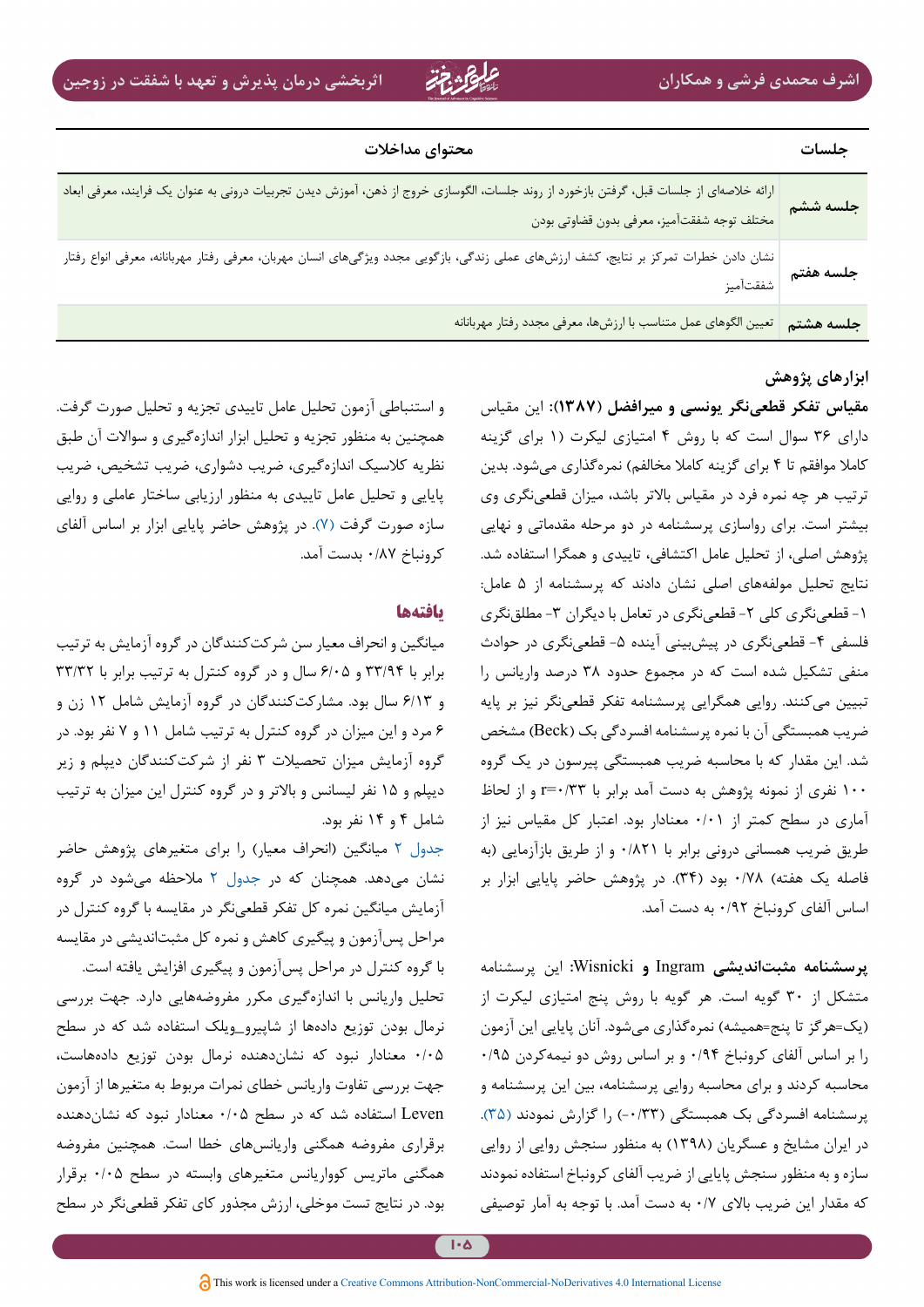<span id="page-8-0"></span>0/05 معنادار نبود که بیانگر برقراری مفروضه کرویت است. در متغیر مثبتاندیشی، ارزش مجذور کای مربوط به مؤلفه خود ارزیابی مثبت در سطح 0/01 معنادار بود که بیانگر عدم برقراری مفروضه کرویت

برای آن مؤلفه است. بنابراین درجات آزادی مربوطه با استفاده از روش گیسر\_گرینهوس اصالح شد. پس از ارزیابی مفروضهها و کسب اطمینان از برقراری آنها تحلیل صورت گرفت.

| متعير               | گروه   | <b>پیش ازمون</b>                         | يسازمون                   | پيکيري                   |
|---------------------|--------|------------------------------------------|---------------------------|--------------------------|
|                     | آزمایش | $(17/Tf) 9f/\lambda9$                    | $(1.489)$ $\sqrt{21.6}$   | $(1.7Y)$ YQ/TT           |
| تفكر قطعىنگر        | كنترل  | $(1.77)$ 97/94                           | $(17/\Delta\Delta)$ 94/27 | $(11/17)$ $97/$          |
|                     | آزمایش | $(1 \cdot / \cdot \lambda)$ $V1/\Delta$  | $(11/F1)$ 91/81           | $(1f/9f)$ $\lambda$ 9/٣٩ |
| مثبت اندیش <i>ی</i> | كنترل  | $(\lambda$ /۳ $\lambda$ ) $\lambda$ ۳/۱۱ | $(9/7\lambda) YT/1Y$      | (17/7) 97/71             |

جدول ۲. میانگین (انحراف معیار) متغیرهای پژوهش

اثر اجرای درمان شناختی مبتنی بر پذیرش و تعهد با تمرکز بر شفقت خود بر مؤلفهها و نمره کل تفکر قطعینگر را نشان میدهد. [جدول ۳](#page-8-1) نشان میدهد که اثر تعاملی گروه×زمان برای مؤلفه قطعینگری کلی، قطعینگری در تعامل با دیگران، بهزیستی اجتماعی، مطلقنگری، قطعینگری در پیشبینی آینده، قطعینگری در حوادث منفی و نمره کل تفکر قطعینگر در سطح 0/01 معنادار است.

<span id="page-8-1"></span>نتایج تحلیل چندمتغیری در آزمون اثر اجرای متغیر مستقل بر مؤلفهها و نمره کل تفکر قطعینگر نشان داد که اثر اجرای متغیر مستقل بر مؤلفه قطعینگری در پیشبینی آینده در سطح 0/05 و بر مؤلفههای قطعینگری کلی، قطعینگری در تعامل با دیگران، مطلقنگری، قطعینگری در حوادث منفی و نمره کل تفکر قطعینگر در سطح 0/01 معنادار است. در ادامه، [جدول ۳](#page-8-1) نتایج تحلیل واریانس با اندازهگیری مکرر در تبیین

| متغير                       | اثرات                |                                 | مجموع مجذورات مجموع مجذورات خطا | $\mathbf{F}$          | ${\bf P}$                         | $\eta^{\mathfrak{r}}$ |
|-----------------------------|----------------------|---------------------------------|---------------------------------|-----------------------|-----------------------------------|-----------------------|
|                             | اثر گروه             | $F - F/F \Delta$                | Y9Y/Y                           | f9/Y                  | $\cdot/\cdot\cdot$                | .7097                 |
| قطعینگری کلی                | اثر زمان             | 55/77                           | Y1.119                          | 1.70                  | $\cdot/\cdot\cdot$ ۳              | .754                  |
|                             | اثر تعاملی گروه×زمان | 148198                          | $\Delta$ 9 $V$ /۴۸              | $\lambda/\tau$        | $\cdot/\cdot\cdot$                | .79Y                  |
|                             | اثر گروه             | $\tau \tau \gamma / \cdot \tau$ | $f f Y / \nabla$ .              | $11/\cdot 7$          | $\cdot$ / $\cdot$ \               | .749                  |
| قطعینگری در تعامل با دیگران | اثر زمان             | 150/50                          | TT119                           | 17/F9                 | $\cdot$ / $\cdot$ \               | .1799                 |
|                             | اثر تعاملی گروه×زمان | 101/89                          | 550/55                          | $\lambda$ /٢ $\Delta$ | $\cdot$ / $\cdot$ \               | .790                  |
|                             | اثر گروه             | $\lambda \Upsilon/\Delta V$     | 191/T                           | 15/19                 | $\cdot/\cdot\cdot$ \              | $\cdot$ /۳ $\cdot$ ۴  |
| مطلقنگري                    | اثر زمان             | $Yf/\cdot$                      | $T\left( \frac{6}{2}\right)$    | $Y/9$ ۴               | $\cdot/\cdot\cdot$ Y              | .7119                 |
|                             | اثر تعاملی گروه×زمان | $YF/Y$ $\Delta$                 | $\Delta$ . $5/\Delta$           | Q/Y                   | $\cdot/\cdot\cdot\Lambda$         | .7151                 |
|                             | اثر گروه             | 50/77                           | 151/19                          | 10/19                 | $\cdot$ / $\cdot$ \               | $\cdot$ /۳ $\cdot$ Y  |
| قطعينگري در پيش بيني آينده  | اثر زمان             | <b>AN/PA</b>                    | 179/47                          | 11/17                 | $\cdot$ / $\cdot$ $\cdot$ $\cdot$ | .759                  |
|                             | اثر تعاملی گروه×زمان | Q1/YY                           | TA8109                          | f/97                  | $\cdot/\cdot \setminus \cdot$     | .117Y                 |

جدول ٣. نتایج تحلیل واریانس با اندازهگیری مکرر در تبیین اثر متغیرهای مستقل بر مؤلفهها و نمره کل تفکر قطعینگر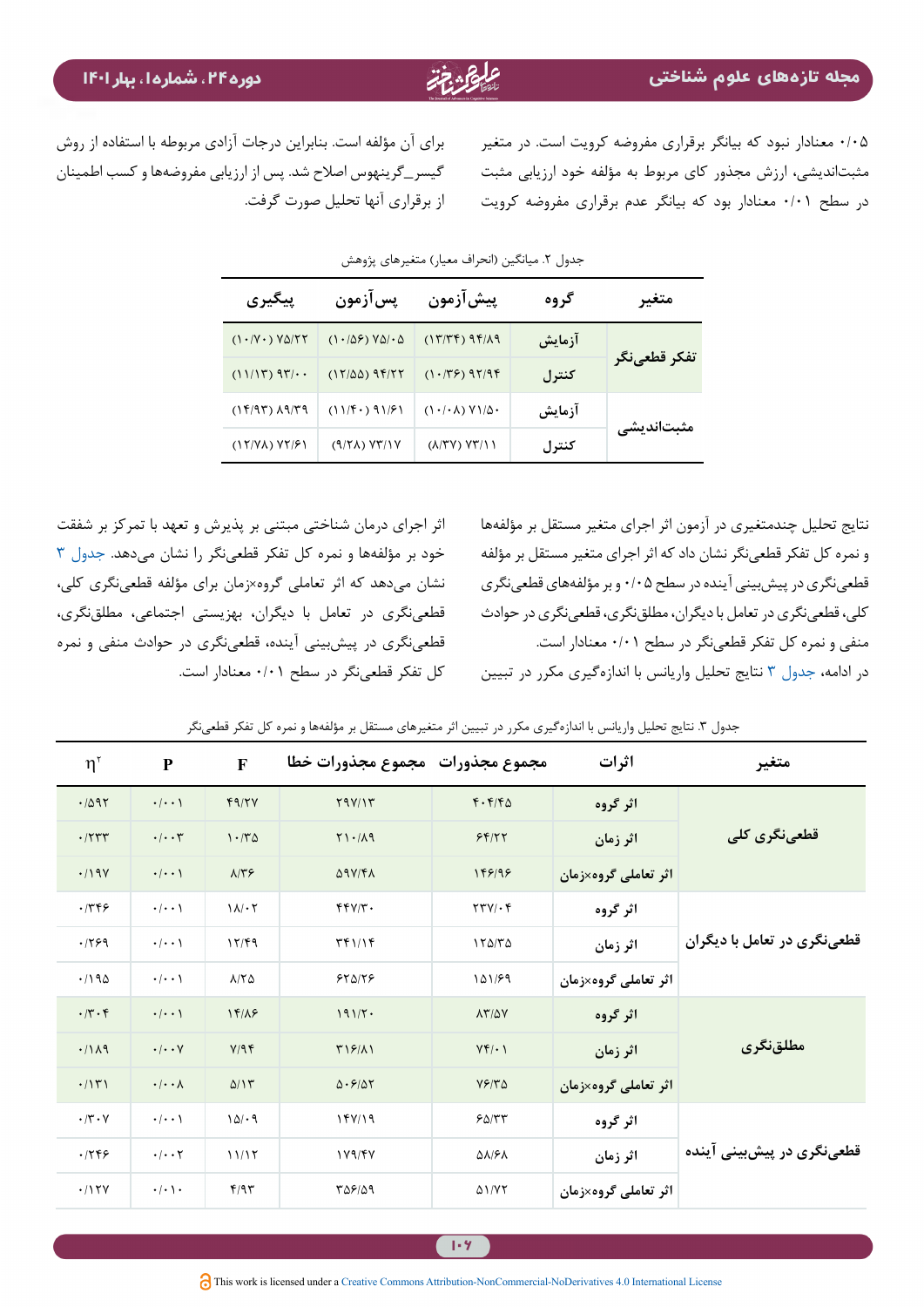|                       | اثربخشی درمان پذیرش و تعهد با شفقت در زوجین |                                     |                                  | اشرف محمدی فرشی و همکاران                       |                      |                        |
|-----------------------|---------------------------------------------|-------------------------------------|----------------------------------|-------------------------------------------------|----------------------|------------------------|
| $\eta^{\mathfrak{r}}$ | ${\bf P}$                                   | F                                   | مجموع مجذورات _مجموع مجذورات خطا |                                                 | اثرات                | متغير                  |
| .1199                 | $\cdot$   $\cdot$ 6                         | $\lambda$ /۴۴                       | $\tau\tau$ $\gamma\tau$ .        | $\Delta f$ /9.                                  | اثر گروه             |                        |
| .754                  | $\cdot/\cdot\cdot$ $\mathsf{Y}$             | 11/19                               | 115/79                           | $TY/\Delta F$                                   | اثر زمان             | قطعینگری در حوادث منفی |
| .755                  | $\cdot$   $\cdot$ \                         | 1.197                               | <b>TADIJ9</b>                    | 91/57                                           | اثر تعاملی گروه×زمان |                        |
| $\cdot$ /۴ $\cdot$ )  | $\cdot/\cdot\cdot$                          | <b>TY/VA</b>                        | 5818177                          | $\mathbf{Y}$ $\mathbf{Y}$ $\mathbf{A}$ $\cdots$ | اثر گروه             |                        |
| $\cdot$ /۲۷۸          | $\cdot$   $\cdot$ \                         | $\mathcal{N} \setminus \mathcal{N}$ | $f_0 \cdot 1/fV$                 | $1YY - 19A$                                     | اثر زمان             | نمره کل                |
| .779                  | $\cdot$   $\cdot$ \                         | $\frac{1.6}{1.2}$                   | VIAVIDE                          | $Y\Delta \cdot 9/YY$                            | اثر تعاملی گروه×زمان |                        |

و نمره کل تفکر قطعینگر در مراحل پسآزمون و پیگیری کاهش یافته است. به عالوه نشان میدهد تغییرات تفکر قطعینگر ناشی از اجرای متغیر مستقل بعد از اتمام دوره درمان همچنان پابرجا مانده است.

<span id="page-9-0"></span>[جدول 4](#page-9-0) نتایج آزمون بنفرونی نمرات مربوط به مؤلفهها و نمره کل تفکر قطعینگر در دو گروه و در سه مرحله اجرا را نشان میدهد. نتایج آزمون تعقیبی بنفرونی در [جدول ۴](#page-9-0) نشان میدهد که در گروه آزمایش در مقایسه با گروه کنترل میانگین مؤلفهها

|  |  |  |  |  |  |  |  |  |  | جدول ۴. نتایج آزمون تعقیبی بنفرونی برای مقایسههای زوجی اثر گروهها و زمانها بر مؤلفهها و نمره کل تفکرقطعینگر |
|--|--|--|--|--|--|--|--|--|--|-------------------------------------------------------------------------------------------------------------|
|--|--|--|--|--|--|--|--|--|--|-------------------------------------------------------------------------------------------------------------|

| مقدار احتمال                     | خطاي معيار                   | تفاوت ميانگين     | زمان ها  |           | متغير                       |
|----------------------------------|------------------------------|-------------------|----------|-----------|-----------------------------|
| $\cdot$ / $\cdot$ $\uparrow$     | .199                         | Y/FF              | پسآزمون  | پيشآزمون  |                             |
| $\cdot/\cdot\cdot$ 9             | .19.                         | $1/\lambda$ 9     | پیگیری   | پيشآزمون  | قطعينگري کلي                |
| $1/\cdot$                        | .71                          | $-109$            | پیگیری   | پسآزمون   |                             |
| $\cdot/\cdot$ ) 9                | $\cdot$ / $\vee\tau$         | Y/11              | پسآزمون  | پيشآزمون  |                             |
| $\cdot \mid \cdot \cdot \rangle$ | $\cdot$ / $\vee$ $\triangle$ | Y/Ff              | پیگیری   | پيش آزمون | قطعینگری در تعامل با دیگران |
| $\sqrt{\cdot \cdot \cdot}$       | .19Y                         | .78               | پیگیری   | پسآزمون   |                             |
| $\cdot/\cdot\vee$                | .708                         | $1/\Delta\lambda$ | پسآزمون  | پيش آزمون |                             |
| .1.79                            | $\cdot$ / $\vee$ $\vee$      | $Y/\cdot Y$       | پیگیری   | پيشآزمون  | مطلقنگري                    |
| $1/\cdot$                        | .19Y                         | .155              | پیگیری   | پسآزمون   |                             |
| .1.54                            | .199                         | $1/\tau$ ۹        | يس آزمون | پيش آزمون |                             |
| .  . . 9                         | .788                         | $1/\lambda$       | پیگیری   | ييش آزمون | قطعینگری در پیشبینی آینده   |
| $\sqrt{\cdot$                    | .705                         | .157              | پیگیری   | پسآزمون   |                             |
| $\cdot/\cdot\cdot$ 9             | $\cdot/\Delta$ .             | 1/51              | يسآزمون  | ييش آزمون |                             |
| .  . .9                          | .75                          | 1/ff              | پیگیری   | پيشآزمون  | قطعینگری در حوادث منفی      |
| $1/\cdot$                        | .701                         | $-1$              | پیگیری   | يس آزمون  |                             |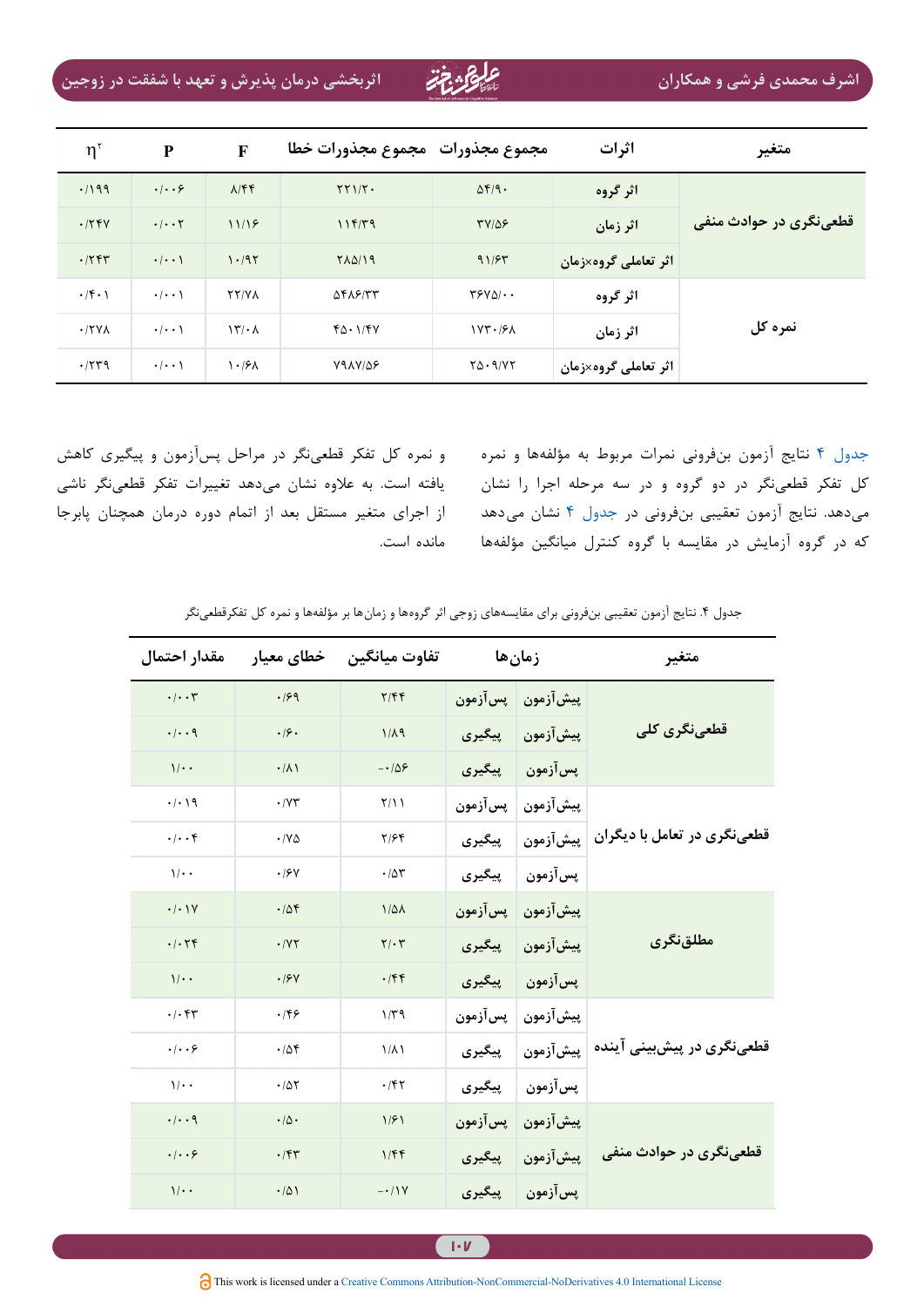| مقدار احتمال              | خطاي معيار                             | تفاوت ميانگين                 | زمان ها |                 | متغير                       |
|---------------------------|----------------------------------------|-------------------------------|---------|-----------------|-----------------------------|
| $\cdot/\cdot\cdot$        | $Y/\Lambda Y$                          | 9/7 <sub>A</sub>              | پسآزمون | پيشآزمون        |                             |
| $\cdot/\cdot\cdot$        | Y/Y                                    | 9/11                          |         | پیشآزمون پیگیری | نمره کل                     |
| $\sqrt{\cdot}$ .          | $\mathbf{Y}/\boldsymbol{\cdot} \Delta$ | $\cdot/\Delta\mathsf{T}$      | پیگیری  | پسآزمون         |                             |
| مقدار احتمال              | خطاي معيار                             | تفاوت ميانگين                 |         | تفاوت گروه ها   | متغير                       |
| $\cdot/\cdot\cdot$        | $\cdot$ / $\Delta\Delta$               | $-\mathsf{r}/\mathsf{v}$      | كنترل   | آزمايش          | قطعینگری کلی                |
| $\cdot/\cdot\cdot$        | $\cdot/\gamma$ .                       | $-\mathbf{Y}/\mathbf{Q}$      | كنترل   | آزمايش          | قطعینگری در تعامل با دیگران |
| $\cdot/\cdot\cdot$        | .199                                   | $-1/19$                       | كنترل   | آزمايش          | مطلقنگری                    |
| $\cdot/\cdot\cdot$        | $\cdot$ /۴.                            | $-1/\Delta V$                 | كنترل   | آزمایش          | قطعینگری در پیشبینی آینده   |
| $\cdot$ / $\cdot$ $\circ$ | $\cdot$ /۴۹                            | $-1/\mathfrak{F}\mathfrak{r}$ | كنترل   | آزمایش          | قطعینگری در حوادث منفی      |
| $\cdot/\cdot\cdot$        | $Y/F\Delta$                            | $-11/5V$                      | كنترل   | آزمایش          | نمره کل                     |

در ادامه، [جدول ۵](#page-10-0) نتایج تحلیل واریانس با اندازهگیری مکرر در تبیین اثر اجرای درمان شناختی مبتنی بر پذیرش و تعهد با تمرکز بر شفقت خود بر مؤلفهها و نمره کل مثبتاندیشی را نشان میدهد. [جدول ۵](#page-10-0) نشان میدهد که اثر تعاملی گروه×زمان برای مؤلفههای کارکرد مثبت روزانه، خودارزیابی مثبت، ارزیابی دیگران از خویش، خوداعتمادی و نمره کل مثبتاندیشی در سطح 0/01 معنادار است. <span id="page-10-0"></span>همچنین نتایج تحلیل چندمتغیری در متغیر مثبتاندیشی نشان داد که اثر اجرای متغیر مستقل بر مؤلفه ارزیابی دیگران از خویش در سطح 0/05 و بر مؤلفههای کارکرد مثبت روزانه، خودارزیابی مثبت، خوداعتمادی و نمره کل در سطح 0/01 معنادار است. گفتنی است نتایج نشان داد که اثر اجرای متغیر مستقل بر مؤلفه انتظارات مثبت آینده در سطح 0/05 معنادار نیست.

| متغير                  | اثرات                |                   | مجموع مجذورات _مجموع مجذورات خطا           | $\mathbf F$             | $\mathbf{P}$                   | $\eta^{\prime}$           |
|------------------------|----------------------|-------------------|--------------------------------------------|-------------------------|--------------------------------|---------------------------|
|                        | اثر گروه             | 1117A             | 557/59                                     | $1Y/F\Delta$            | $\cdot/\cdot\cdot$             | $\cdot$ /٣٣٩              |
| کارکرد مثبت روزانه     | اثر زمان             | 177/T9            | TYY/YY                                     | 15/1A                   | $\cdot/\cdot\cdot$             | .1799                     |
|                        | اثر تعاملی گروه×زمان | 110/51            | $\Lambda \Upsilon \cdot / \Delta \Upsilon$ | $Y/\Delta$ 9            | $\cdot/\cdot\cdot$             | .71AT                     |
|                        | اثر گروه             | 197/              | $Y\Delta\Delta/\Upsilon$ .                 | <b>TAIAV</b>            | $\cdot/\cdot\cdot$             | .7879                     |
| خودارزیابی مثبت        | اثر زمان             | $V \cdot / \cdot$ | <b>TIV/۳۶</b>                              | 1.40                    | $\cdot/\cdot\cdot$             | .755                      |
|                        | اثر تعاملی گروه×زمان | $Yf\lambda/Y$     | $\Delta$ 99/۳۷                             | $\lambda$ /۴)           | $\cdot$   $\cdot$ \            | .7191                     |
|                        | اثر گروه             | 108/41            | 15Y/9T                                     | $f1/\Delta9$            | $\cdot/\cdot\cdot$             | $\cdot/\Delta\Delta\cdot$ |
| ارزیابی دیگران از خویش | اثر زمان             | F.107             | Y17/51                                     | $Y/\mathfrak{F}\Lambda$ | $\cdot$   $\cdot$   $\epsilon$ | .49.                      |
|                        | اثر تعاملی گروه×زمان | 51/15             | $T\Lambda\Delta/f$                         | $\Delta$ /۳۹            | $\cdot$ / $\cdot$ Y            | .117V                     |

جدول .۵ نتایج تحلیل واریانس با اندازهگیری مکرر در تبیین اثر متغیرهای مستقل بر مؤلفهها و نمره کل مثبتاندیشی

 $1 - A$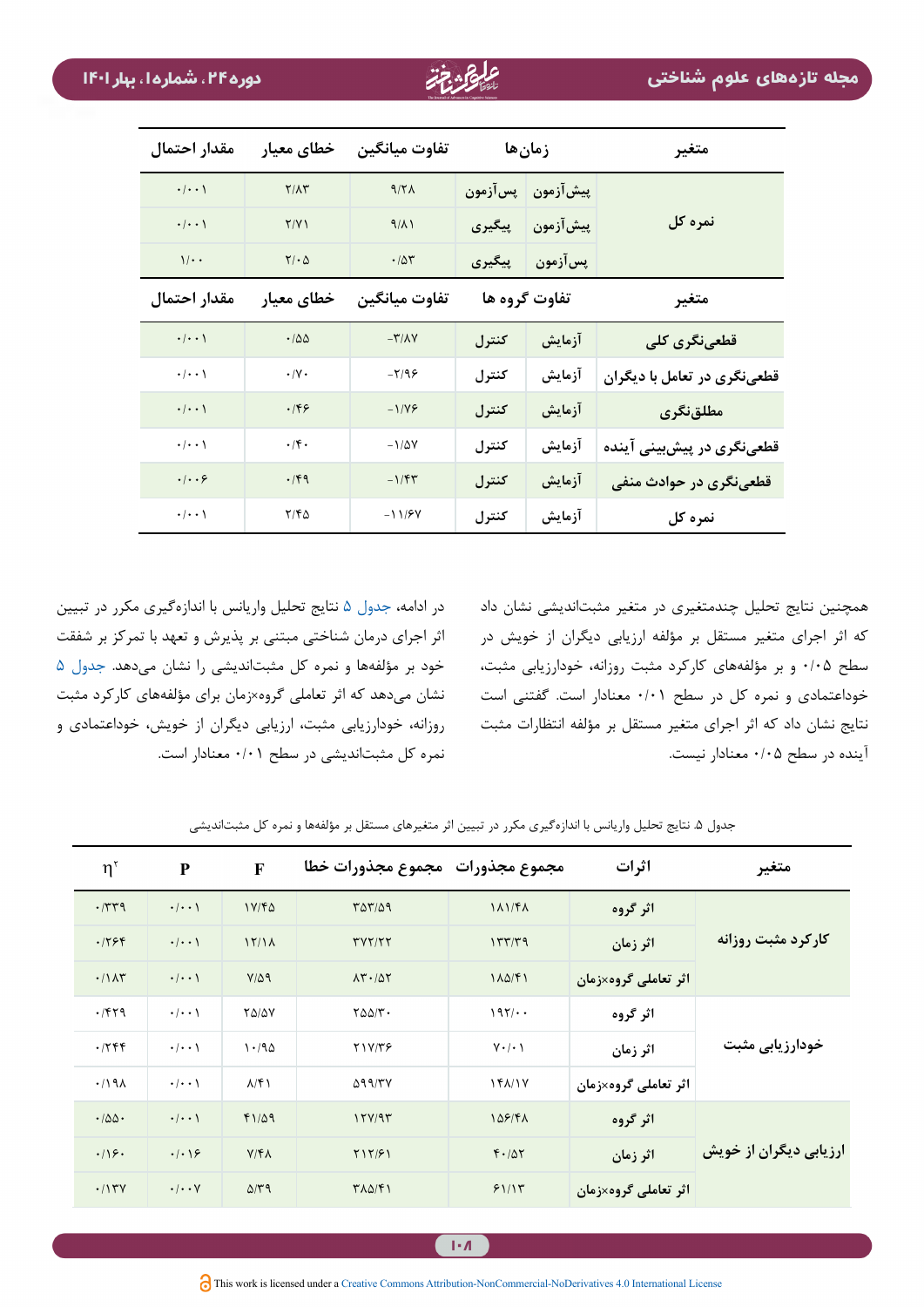| $\eta^{\mathfrak{r}}$  | ${\bf P}$                   | F                        | مجموع مجذورات _مجموع مجذورات خطا |                                 | اثرات                | متغير               |
|------------------------|-----------------------------|--------------------------|----------------------------------|---------------------------------|----------------------|---------------------|
| $\cdot/\cdot \wedge Y$ | $\cdot/\cdot \wedge$        | $\mathbf{r}/\mathbf{r}$  | $Y$ $Y$ $X$                      | Y/Y                             | اثر گروه             |                     |
| $\cdot/\cdot\tau$      | $\cdot$ /۳ $\cdot$ $\wedge$ | $1/\cdot Y$              | 55/56                            | $\mathbf{Y}/\mathbf{Y}$         | اثر زمان             | انتظارات مثبت آينده |
| .1.99                  | $\cdot$ /۲ $\cdot$ ۳        | 1/Ff                     | $10f/\cdot V$                    | $Y/\mathfrak{f}$                | اثر تعاملی گروه×زمان |                     |
| .795                   | $\cdot/\cdot\cdot$          | 19/28                    | 474174                           | $\Upsilon \xi / \cdot \Upsilon$ | اثر گروه             | خوداعتمادى          |
| $\cdot$ /٢٣١           | $\cdot/\cdot\cdot$ ۳        | 1.77                     | $Y \wedge \cdot / Y \wedge$      | $\Lambda f/\Delta$ .            | اثر زمان             |                     |
| .1109                  | $\cdot/\cdot\cdot$ ۳        | $5/\tau$ .               | $YY \cdot IYS$                   | 17Y/Tf                          | اثر تعاملی گروه×زمان |                     |
| .150.                  | $\cdot/\cdot\cdot$          | <b>TY/VA</b>             | YYX/Y                            | $TT\lambda$ 9/17                | اثر گروه             | نمره کل             |
| .71.9                  | $\cdot$ / $\cdot$ $\Delta$  | 9/1                      | $\Delta$ $\Upsilon$ $\Upsilon$   | 159.191                         | اثر زمان             |                     |
| .7191                  | $\cdot/\cdot\cdot$          | $\lambda/\mathfrak{f}$ . | 9.79/A                           | 5779/55                         | اثر تعاملی گروه×زمان |                     |

<span id="page-11-0"></span>در ادامه [جدول ۶](#page-11-0) نتایج آزمون بنفرونی نمرات مربوط به مؤلفهها و نمره کل مثبتاندیشی در دو گروه و در سه مرحله اجرا را نشان میدهد. با توجه به عدم معناداری اثر تعاملی گروه×زمان برای مؤلفه انتظارات مثبت آینده، نتیجهگیری شد که اثر اجرای متغیر مستقل بر مؤلفه مزبور غیر معنادار است و به همین دلیل آزمون تعقیبی مربوط به آن گزارش نشده

است. نتایج آزمون تعقیبی بنفرونی در [جدول ۶](#page-11-0) نشان میدهد در گروه آزمایش در مقایسه با گروه کنترل میانگین مؤلفههای کارکرد مثبت روزانه، خودارزیابی مثبت، ارزیابی دیگران از خویش و خوداعتمادی همراه نمره کل مثبتاندیشی در مراحل پسآزمون و پیگیری افزایش یافته است و تغییرات بعد از اتمام دوره درمان همچنان پابرجا مانده است.

| مقدار احتمال                    | خطای معیار               | تفاوت ميانگين            | زمان ها    |                  | متغير                  |
|---------------------------------|--------------------------|--------------------------|------------|------------------|------------------------|
| $\cdot$ / $\cdot$ /             | .110                     | $-\mathbf{r}/\mathbf{r}$ |            | پيشآزمون پسآزمون |                        |
| $\cdot/\cdot\cdot$ ۴            | $\cdot$ /Y $\wedge$      | $-Y/VT$                  | پیگیری     | پيشآزمون         | كاركرد مثبت روزانه     |
| $1/$                            | .11                      | .191                     | پیگیری     | پسآزمون          |                        |
| $\cdot/\cdot\cdot$ $\mathsf{Y}$ | .195                     | $-\mathsf{Y}/\mathsf{Y}$ | پس آزمون   | پيش آزمون        |                        |
| $\cdot/\cdot\cdot\mathsf{V}$    | .19.                     | $-1/9V$                  | پیگیری     | پيشآزمون         | خودارزیابی مثبت        |
| $1/\cdot$                       | .189                     | $\cdot$ /۳۳              | پیگیری     | پسآزمون          |                        |
| .1.79                           | .709                     | $-1/54$                  | ِ پس آزمون | ييش آزمون        |                        |
| $\cdot/\cdot$ ۴٧                | .409                     | $-1/\Delta$ .            | يپگيري     | پيش آزمون        | ارزیابی دیگران از خویش |
| $1/\cdot$                       | $\cdot/\Delta$ .         | .19                      | پیگیری     | پسآزمون          |                        |
| $\cdot/\cdot\cdot\mathsf{V}$    | $\cdot$ / $\vee$ $\circ$ | $-\mathbf{Y}/\mathbf{Y}$ | پسآزمون    | پيشآزمون         |                        |
| $\cdot$ / $\cdot$ . $\uparrow$  | .19 <sub>A</sub>         | $-Y/Y$                   | پیگیری     | پيشآزمون         | خوداعتمادي             |
| $1/\cdot$                       | $\cdot$ /9 $\cdot$       | .70                      | پیگیری     | پسآزمون          |                        |

جدول ۶. نتایج آزمون تعقیبی بنفرونی برای مقایسههای زوجی اثر گروهها و زمانها بر مؤلفهها و نمره کل مثبتاندیشی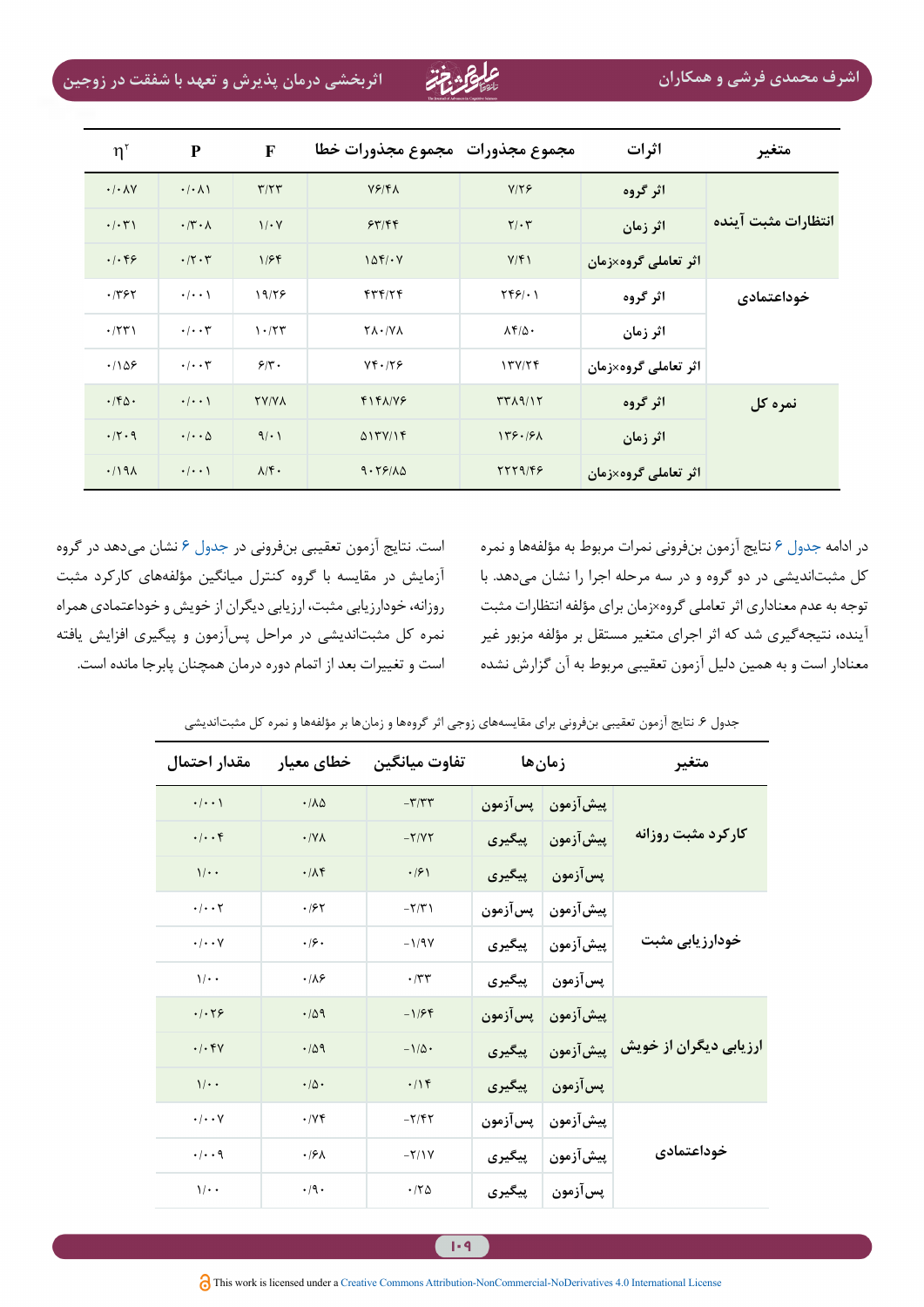| مقدار احتمال         | خطاي معيار               | تفاوت ميانگين                 | زمان ها       |                  | متغير                  |
|----------------------|--------------------------|-------------------------------|---------------|------------------|------------------------|
| $\cdot/\cdot\cdot$   | $Y/Y$ ۹                  | $-1 \cdot / \cdot 9$          |               | پيشآزمون پسآزمون |                        |
| $\cdot/\cdot\cdot$   | Y/Y                      | $-\lambda$ /۶۹                |               | پیشآزمون پیگیری  | نمرہ کل                |
| $\sqrt{\cdot}$       | $Y/\Lambda f$            | $1/\tau$ 9                    |               | پسآزمون پیگیری   |                        |
| مقدار احتمال         | خطاي معيار               | تفاوت ميانگين                 | تفاوت گروه ها |                  | متغير                  |
| $\cdot/\cdot\cdot$ ) | $\cdot$ /۶۲              | $Y/\Delta$ 9                  | كنترل         | آزمايش           | کارکرد مثبت روزانه     |
| $\cdot/\cdot\cdot$   | $\cdot$ / $\Delta \tau$  | <b>T/۶</b>                    | كنترل         | آزمايش           | خودارز یابی مثبت       |
| $\cdot/\cdot\cdot$   | $\boldsymbol{\cdot}$ /٣٧ | $Y/\mathfrak{f}$              | كنترل         | آزمايش           | ارزیابی دیگران از خویش |
| $\cdot/\cdot\cdot$   | .199                     | $\mathbf{r}/\cdot \mathbf{r}$ | كنترل         | آزمايش           | خوداعتمادى             |
| $\cdot/\cdot\cdot$   | Y/Y                      | 11/7.                         | كنترل         | آزمايش           | نمره کل                |

#### **بحث**

هدف از پژوهش حاضر بررسی اثربخشی درمان شناختی مبتنی بر پذیرش و تعهد با تمرکز بر شفقت به خود بر تفکر قطعینگر و مثبتاندیشی زوجین بود. نتایج به دست آمده نشان داد که درمان شناختی مبتنی بر پذیرش و تعهد با تمرکز بر شفقت به خود بر تفکر قطعینگر در گروه آزمایش تأثیرگذار بوده و در دوره پیگیری پایدار است که با یافتههای پژوهشهای کربالیی و همکاران )۱۳۹۹( )[15\(](#page-15-7)، Salazar و همکاران )۲۰۲۰( )[۱۷](#page-15-8)( و Ruiz و همکاران )۲۰۲۰( )[۱۸](#page-15-9)( همسو میباشد. در تبیین نتایج میتوان گفت پیامی که در درمان مبتنی بر پذیرش و تعهد انتقال داده میشود این است که حتی نامطلوبترین اندیشهها و احساسها برای سالمت انسان خطرناک نیستند، بلکه این ناراحتی اولیه به همراه کشمکش و تقال است که به ایجاد درد و اضطراب منجر میشود )[14](#page-15-6)(. همجوشی با افکار انعطافناپذیر باعث میشود افراد توانایی کمتری در درک ابعاد دیگر مسائل فردی و بینفردی داشته باشند و در نتیجه واکنشهای نادرست بیشتری نشان دهند. چنان که بر اساس مطالعات، باورهای غیرمنطقی با تعارضات زناشویی مرتبط هستند )[4](#page-14-1)(. درمان پذیرش و تعهد بر هوشیاری فراگیر همراه با گشودگی بر پذیرش تاکید میکند )[۲۹\(](#page-15-3). احتماال زیربنای نتایج، ناشی از خودآگاهی نسبت به خطاهای شناختی، پذیرش و اصالح زمینههای شناختی معیوب بوده است. مطابق با پژوهش Salazar و همکاران )۲۰۲۰( پس از ارائه مداخله مبتنی بر پذیرش و تعهد، افکار منفی تکرارشونده و عدم انعطافپذیری روانشناختی کاهش مییابد که در دوره پیگیری پایدار است. انعطافناپذیری مستلزم تسلط تجارب

خصوصی بر ارزشهای منتخب است [\)۱۷](#page-15-8)(. هدف ACT تقویت فرایند گسلش شناختی است )[12\(](#page-15-4). ناهمجوشی مراجع را رها میسازد بر مبنای ارزشها عمل کند. خود به مثابه بافت مراجع را به اتخاذ مفهومی از خود که از محتوای احساسات و افکار مجزاست، ترغیب می کند (۱۴). پذیرش و مشاهده افکار صرفا به عنوان رویدادهایی خصوصی و متمایز از خود و آگاهی از ارزشهای مشترک، انگیزه استفاده از افکار و رفتار کارآمد جهت دستیابی به زندگی معنادار و هدفمند و فرصت برقراری ارتباط صمیمانهتر را فراهم میکند. چنان که بر اساس شواهد پژوهشی مداخله مبتنی بر پذیرش و تعهد میتواند افکار منفی ناکارآمد را اصالح کند ([۱۸](#page-15-9)) و بر باورهای غیرمنطقی زوجین اثربخش است (۱۵).

در CFT هم مثل ACT هدف فرار کردن از احساسات و تجربههایی که ناراحتمان میکنند نیست، بلکه پیش رفتن موثر، یافتن شیوههای مشفقانه بودن در ذهن و جهان و حتی پیش رفتن به سوی چیزهایی است که اذیتمان میکنند تا بتوانیم مشفقانه با آنها کار کنیم (۲۱). آموزش شیوه تکامل مغز و شکلگیری هیجانها و واکنشها، زوجین را به سمت عدم سرزنش و قضاوت تجارب ناخوشایند درونی و پذیرش مسئولیت تغییر، سوق میدهد. همچنین تمرینهایی مانند تصویرسازی خود مهربان، به افراد جهت دستیابی به خود مشفق به عنوان پایگاهی امن کمک میکند که شجاعت و خرد الزم برای رویارویی و پذیرش تجارب شخصی رنجآور مانند افکار جزمی را فراهم مینماید. تمرینات ذهنآگاهی، مشاهده افکار صرفا به عنوان رویدادهایی خصوصی، در نظر داشتن اشتراکات انسانی و شفافسازی ابعاد شفقت به این فرایند کمک میکند. در این راستا نتایج پژوهش قزلسفلو و همکاران )۱۳۹۳( حاکی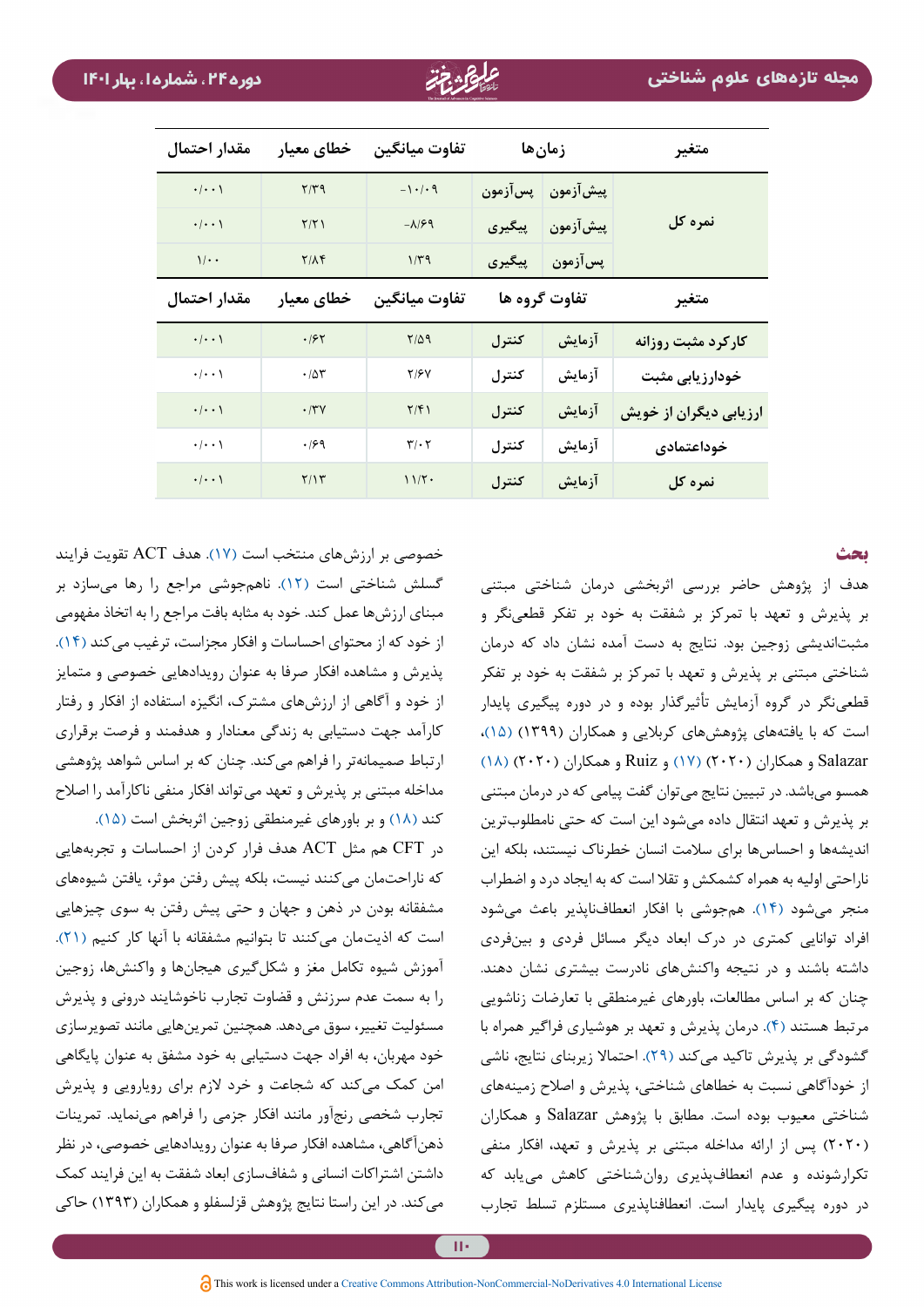نسبت به خود مانند خودکارآمدی به دنبال آموزش شناختی مبتنی بر خودشفقتی و پایداری تأثیرات در پیگیری است )[2۷\(](#page-15-17). افکار منفی تکراری یک استراتژی اجتناب تجربهای ناسازگار )[۱۷](#page-15-8)( و هدف ACT هدایت توجه به اقدامات ارزشمند است [\)۱۸\(](#page-15-9). نتایج پژوهشها نیز نشان میدهد درمان مبتنی بر پذیرش و تعهد افکار منفی را کاهش میدهد و نتایج در دوره پیگیری تداوم دارد [\)۱۹](#page-15-10)(. همچنین به نظر میرسد ذهنآگاهی و کاهش استرس ناشی از مداخالت با فراهمکردن امکان ارزیابی مثبت مجدد و تسهیل دستیابی به راهحلهای مختلف بر میزان مثبتاندیشی و خوشبینی در زمینههای مختلف و بخصوص رضایت زناشویی تأثیرگذار است. یافتههای پژوهشی حاکی از اهمیت شفقت به خود در ذهنآگاهی و بهزیستی روانشناختی و حفظ آن در پیگیری )[2۶](#page-15-15)( و ارتباط انتظارات مثبت با رضایت زناشویی است )[۹](#page-14-8)(. ارزشها منعکسکننده منابع تقویت مثبت هستند )[14](#page-15-6)(. همچنین تقویت برداشتها و نگرشهای مثبت ناشی از بهکارگیری رفتارهای سازگارانهتر، ذهنآگاهی و بهزیستی روانشناختی و رضایت زناشویی احتماال عامل ثبات زمانی میباشد.

محدود بودن پژوهش به یک منطقه مکانی خاص و انجام آن در یک بازه زمانی محدود و محدودیت دسترسی به جامعه و نمونه مورد نظر به دلیل شرایط پاندمی کرونا از برخی محدودیتهای پژوهش حاضر بود. استفاده از ابزار خودسنجی و خوداظهاری از نقاط ضعف پژوهش و اجرای مداخالت به صورت گروهی در کسب مهارتها، احساس اشتراک در رنج و افزایش انگیزه مشارکت، موثر و از نقاط قوت پژوهش حاضر بود.

#### **نتیجهگیری**

از نتایج پژوهش حاضر و شواهد پژوهشی میتوان نتیجهگیری نمود مداخله حاضر احتمالاً با تأثیر بر ساختارهای شناختی و نگرشهای معطوف به خود میتواند از یک سو با تاثیر بر ساختار نگرشها و الگوهای ذهنی مخرب و معیوب )سرزنش، نشخوارهای فکری، ...( و از سوی دیگر با تقویت ابعاد مثبتاندیشی (خودارزیابی مثبت و خوداعتمادی) اثربخشی معنادار و پایداری داشته باشد. هرچند یافتههای به دست آمده مبتنی بر شواهد پژوهشی و منطبق با مطالب علمی میباشد، جهت افزایش ضریب اعتبار و قابلیت تعمیمدهی نتایج، الزم است پژوهشهای بیشتری انجام شود. دستاوردهای پژوهش حاضر میتواند به گسترش درمانهای موثر در حوزه زوجدرمانی کمک کند. همچنین در کارگاههای آموزش پیش از ازدواج و مداخالت زوجدرمانی قابل استفاده است.

از همبستگی منفی بین میزان شفقت به خود با تمام خردهمقیاسهای تفکر قطعینگر است )[۳۰](#page-16-3)(. به نظر میرسد مداخله پژوهش حاضر، با فراهم کردن بستری مناسب برای افزایش آگاهی از افکار و واکنشهای خود و پیامدهای آن، شرایط حرکت متعهدانه در راستای ارزشها و اصالح شناختها و کاهش تعارضات را فراهم میآورد.

Harris در مورد پایداری درمان ACT معتقد است که در این درمان با روشنسازی ارزشها، درمانجو انگیزه کافی برای ادامه درمان مییابد (۱۵). از سویی دیگر، همجوشی با افکار قطعینگر (قطعینگری در حوادث منفی) تنشهای روانشناختی متعددی ایجاد میکند که معموال افراد از وجود یا تأثیرات روانشناختی منفی آن آگاهی چندانی ندارند. خودشفقتی بر ذهنآگاهی تاکید دارد )[۳۰](#page-16-3)(. همچنین در درمان متمرکز بر شفقت، زوجین با سیستمهای تنظیم هیجان، چگونگی روشهای تضعیف سیستم تهدید و رشد سیستم امنیت آشنا میشوند. ذهنآگاهی و تنظیم و تعدیل هیجانات با ایجاد آگاهی توام با شفقت و مقابله موثر با عوامل تنشزا و کاهش استرس، میتواند از دیگر عوامل پایداری تغییرات شناختی باشد. شواهد پژوهشی نیز حاکی از تغییر فراوانی افکار منفی با تغییر در استرس ادراک شده میباشد [\)10\(](#page-14-9).

همچنین نتایج به دست آمده نشان داد که مداخله پژوهش حاضر بر مثبتاندیشی در گروه آزمایش تأثیرگذار بوده و در دوره پیگیری پایدار است. نتایج پژوهشهای عبدلی و همکاران )۱۳۹۹( [\)۲۷](#page-15-17)(، قدمپور و منصوری [\(](#page-15-15)۱۳۹۷) (۲۸)، Neff و Germer( ۲۰۱۳) ([۲۶](#page-15-15)[\)](#page-15-15) و Hayes و همکاران )۲۰۱۱( [\)۱۹\(](#page-15-10) با این نتایج همسو میباشند. در تبیین نتایج میتوان گفت، از آنجایی که شاخص مثبتاندیشی ارتباط مؤثری با چگونگی درک و نگرش نسبت به خود، دیگران و آینده دارد، به نظر میرسد آموزش رویکردهایی که زمینهساز اصالح شاخصههای منفی یا تقویت شاخصههای مثبت میشوند، میتواند موجب افزایش میزان مثبتاندیشی گردد. یکی از نقاط قوت شفقت به خود، توانایی مقابله مؤثر با عوامل استرسزا میباشد و مهربانی و درک را هنگام مواجهه با ناامیدیها فراهم میکند [\)۲۶](#page-15-15)(. بر اساس شواهد پژوهشی آموزش مبتنی بر شفقت به خود افزایش سطوح خوشبینی را به همراه دارد )[2۸](#page-15-16)(. احتماال درمان مبتنی بر پذیرش و تعهد با تمرکز بر شفقت به خود با گسترش دامنه رفتارها، آموزش درک و پذیرش خود و شرایط به شیوه واقعبینانه همراه مهربانی با خود و تاکید بر نقاط مثبت و عدم قضاوت خود، به واسطه افزایش تجربه هیجانات مثبت و تقویت فرایندهایی مانند خودارزیابیهای مثبت و حس خوداعتمادی )به عنوان برخی عوامل زیربنایی در مثبتاندیشی(، موجب احساس خودکارآمدی میشود. شواهد پژوهشی نشاندهنده افزایش احساسهای مثبت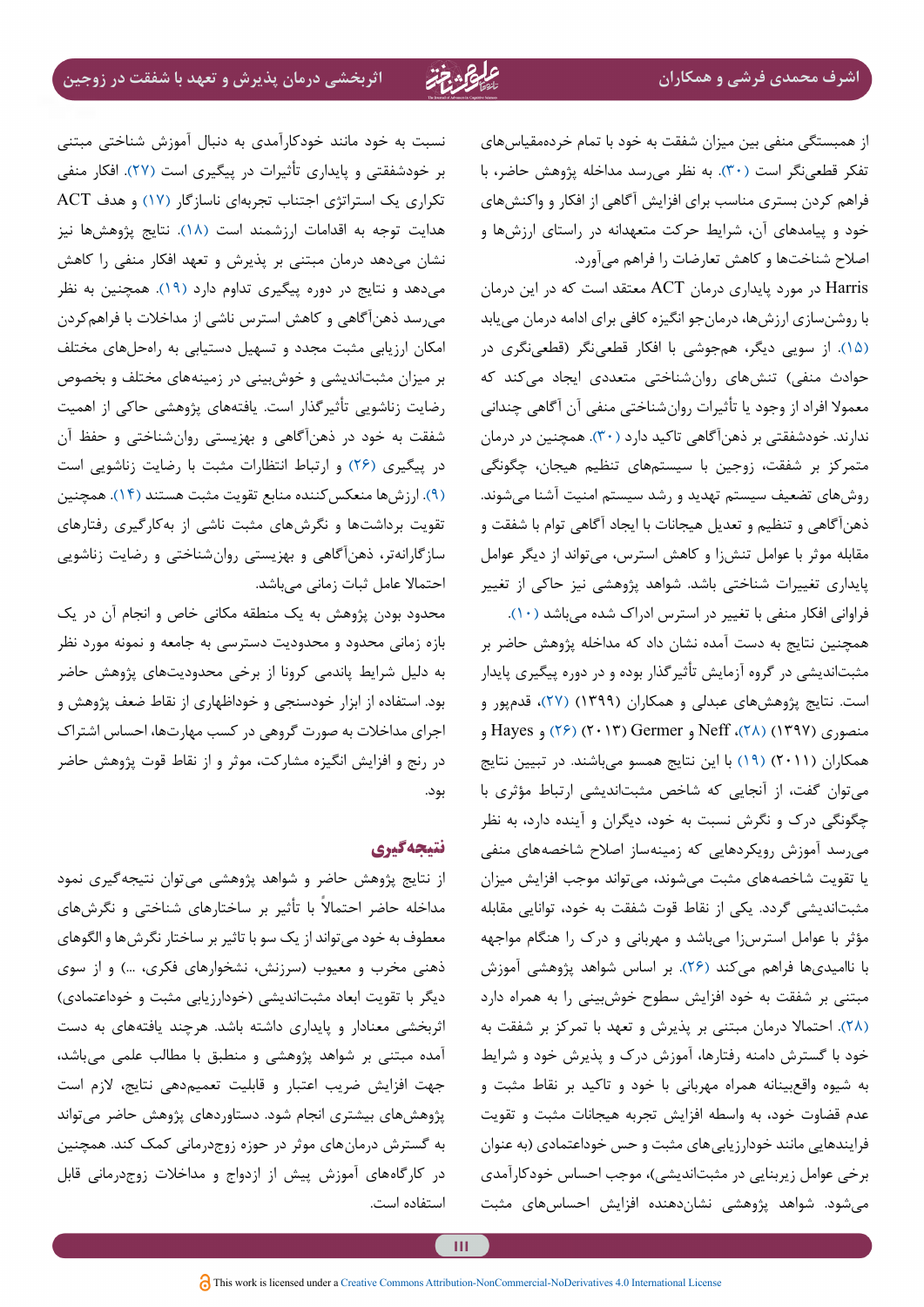### **مالحظات اخالقی**

#### **پیروی از اصول اخالق در پژوهش**

به منظور رعایت اصول اخالقی پژوهش، آزمودنیها اطالعات الزم در زمینه پژوهش را دریافت نمودند. به آزمودنیها اطمینان داده شد که تمام اطالعات آنها محرمانه خواهد ماند و در پایان پژوهش از بین برده خواهد شد. از همه آزمودنیها رضایتنامه آگاهانه دریافت شد. در پایان، مداخالت به صورت فشرده برای گروه گواه اجرا شد. مقاله حاضر بر اساس پایاننامه دکتری با کد اخلاق IR.IAU.K.REC.1400.035 استخراج شده است.

# **مشارکت نویسندگان**

طراحی اولیه، مراحل اجرای پژوهش و نگارش مقاله توسط اشرف محمدی فرشی انجام شد. سایر نویسندگان محترم در تکمیل طراحی، نظارت بر اجرای مراحل پژوهش و نگارش، مشارکت فعال داشتند.

تحلیل و تبیین دادهها نیز با مشارکت همه نویسندگان انجام شد.

### **منابع مالی**

این مقاله از پایاننامه دکتری اشرف محمدی فرشی با کد ۱۱۵۴۸۱۸۱۷۳۳۱۶۵۵۱۴۰۰۱۶۲۴۲۲۹۰۸ استخراج شده است و حامی مالی ندارد.

# **تشکر و قدردانی**

از مشارکتکنندگان محترم و تمامی بزرگوارانی که در اجرای پژوهش حاضر ما را یاری نمودند، سپاسگزاریم.

**تعارض منافع** پژوهش حاضر برای نویسندگان هیچگونه تضاد منافعی نداشته است.

### **References**

<span id="page-14-5"></span>adaptive schemas, couple satisfaction and individual mate value: 1. Daciana D, Rusu Alina S. Relationship between early malan evolutionary psychological approach. Journal of Cognitive and Behavioral Psychotherapies. 2012;12(1):63-76.

<span id="page-14-6"></span>tween deterministic thinking and defense mechanisms among 2. Younesi SJ, Manzari Tavakoli V, Abdoli Y. Relationship beuniversity students. Journal of Applied Psychological Research. 2011;2(1):27-38. (Persian)

<span id="page-14-0"></span>3. Sharifi M, Mohammad-Aminzadeh D, Soleimanisefat E, Sudmand N, Younesi SJ. Relationship of deterministic thinking with loneliness and depression in the elderly. *Iranian Journal* of Ageing. 2017;12(3):276-287. (Persian)

<span id="page-14-1"></span>4. Moller AT, Rabe HM, Nortje C. Dysfunctional beliefs and viduals. Journal of Rational-Emotive and Cognitive-Behavior marital conflict in distressed and non-distressed married indi-Therapy. 2001;19(4):259-270.

<span id="page-14-2"></span>5. Ashrafi Hafez A, Asmand P, Mousavi Moghadam SR, Sayemiri K. Positive thinking effect in reducing marital disputes

<span id="page-14-3"></span>in married students. *Medical Science Journal of Islamic Azad* Univesity-Tehran Medical Branch. 2014;23(4):49-53. (Persian) 6. Bekhet AK, Zauszniewski JA. Measuring use of positive thinking skills: Psychometric testing of a new scale. Western *Journal of Nursing Research.* 2013;35(8):1074-1093.

<span id="page-14-4"></span>ples' intimacy and positive thinking with cognitive flexibility 7. Mashayekh FM, Asgarian M. Relationship between couamong married women. Quarterly Journal of Social Work. 2019;8(2):56-64. (Persian)

<span id="page-14-7"></span>8. Eagleson C, Hayes S, Mathews A, Perman G, Hirsch CR. The power of positive thinking: Pathological worry is reduced by thought replacement in generalized anxiety disorder. Behaviour Research and Therapy. 2016;78:13-18.

<span id="page-14-8"></span>ly years of marriage: Should couples expect the best or brace 9. McNulty JK, Karney BR. Positive expectations in the earfor the worst?. Journal of Personality and Social Psychology. 2004:86(5):729-743.

<span id="page-14-9"></span>10. Everaert J, Joormann J. Emotion regulation habits related to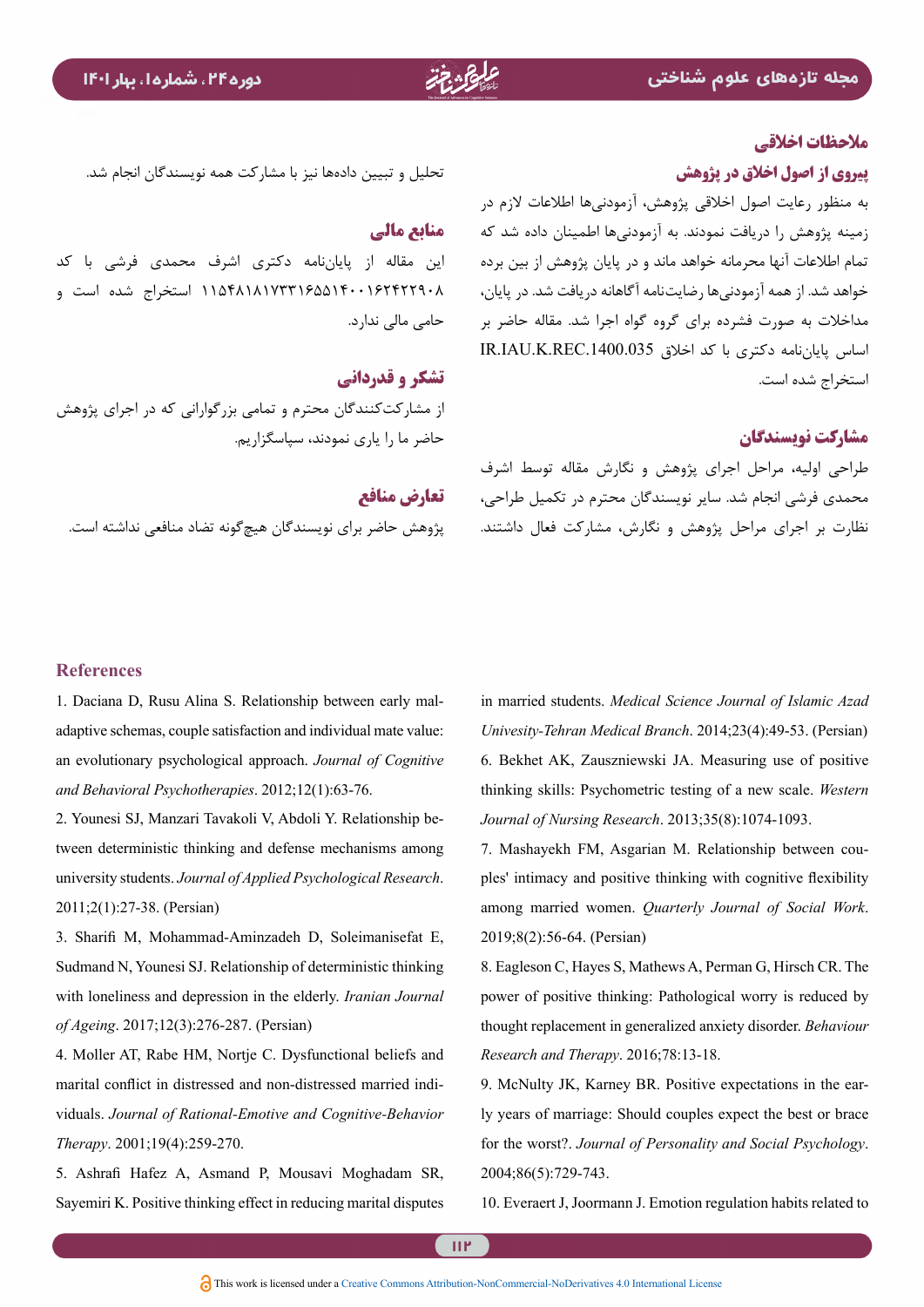depression: A longitudinal investigation of stability and change in repetitive negative thinking and positive reappraisal. *Journal* of Affective Disorders. 2020;276:738-747.

<span id="page-15-0"></span>11. Kashdan TB, Ciarrochi JV. Mindfulness, acceptance, and positive psychology: The seven foundations of well-being. Oakland, CA:New Harbinger Publications; 2013.

<span id="page-15-4"></span>12. Masuda A, Twohig MP, Stormo AR, Feinstein AB, Chou YY, Wendell JW. The effects of cognitive defusion and thought *tive self-referential thoughts. Journal of Behavior Therapy and* distraction on emotional discomfort and believability of nega-Experimental Psychiatry 2010:41(1):11-17.

<span id="page-15-5"></span>ization in acceptance and commitment therapy. KamaliS, Kian 13. Bach PA, Moran DJ. ACT in practice: Case conceptual-Rad N. Trans. Tehran: Arimand Publisher: 2008. (Persian)

<span id="page-15-6"></span>havioral therapy). Khodayari Fard M, Hossein Nezhad N, ment-based therapy (distinguishing features of cognitive-be-14. Flexman P, Blackwell GT, Bond F. Acceptance and commit-Trans. Tehran: University of Tehran Publishing Institute; 2011. (Persian)

<span id="page-15-7"></span>15. Alipanah F, Meygooni AKM, , Rezabakhsh H, Taghilu S. Compare of the effectiveness of acceptance and commitment tman couple therapy on irrational communication. Journal of based couple therapy using schema conceptualization and Gut-*Family Research.* 2020;16(3):335-357. (Persian)

16. Amanelahi A, Heydarianfar N, Khojastemehr R, Imani M. The effectiveness of acceptance and commitment therapy *(ACT)* in the treatment of distressed couples. *Biannual Journal* of *Applied Counseling.* 2014;4(1):104-120. (Persian)

<span id="page-15-8"></span>17. Salazar DM, Ruiz FJ, Ramirez ES, Cardona-Betancourt itive negative thinking for child depression: A randomized V. Acceptance and commitment therapy focused on repetmultiple-baseline evaluation. The Psychological Record. 2020;70(3):373-386.

<span id="page-15-9"></span>na-Betancourt V. A multiple-baseline evaluation of acceptance 18. Ruiz FJ, Luciano C, Florez CL, Suarez-Falcon JC, Cardoing for comorbid generalized anxiety disorder and depression. and commitment therapy focused on repetitive negative thinkFrontiers in Psychology. 2020;11:356.

<span id="page-15-10"></span><span id="page-15-1"></span>19. Hayes L, Boyd CP, Sewell J. Acceptance and commitment therapy for the treatment of adolescent depression: A pilot study in a psychiatric outpatient setting. *Mindfulness*. 2011;2(2):86-94. 20. Gilbert P. An introduction to compassion focused therapy in cognitive behavior therapy. *International Journal of Cognitive* Therapy. 2010:3(2):97-112.

<span id="page-15-11"></span>21. Colts R, Gilbert P, Hayes S. Compassion-focused therapy in simple language (therapist's guide to compassion-focused therapy). Feyzi A, Trans. Tehran:Ibn Sina Publications:2016.  $(Persian)$ 

<span id="page-15-2"></span>22. Irons C, Lad S. Using compassion focused therapy to work with shame and self-criticism in complex trauma. Australian :47-54.(1)3;2017 .*Psychologist Clinical*

<span id="page-15-12"></span>23. Neff KD. The role of self-compassion in development: A healthier way to relate to oneself. Human Development. 2009;52(4):211-214.

<span id="page-15-13"></span>sion-focused therapy: An early systematic review. *Psychological* 24. Leaviss J, Uttley L. Psychotherapeutic benefits of compas-Medicine. 2015;45(5):927-945.

<span id="page-15-14"></span>van E. Predicting mental health based on students' compassion, 25. Rostami M, Ghezelsfloo M, Mohammadloo H, Ghorbani*identity* and self-knowledge. *Quarterly Journal of Counseling* and Psychotherapy. 2015;4(15):30-44. (Persian)

<span id="page-15-15"></span>*trolled trial of the mindful self-compassion program. Journal* 26. Neff KD, Germer CK. A pilot study and randomized conof Clinical Psychology. 2013;69(1):28-44.

<span id="page-15-17"></span>zar M, Khodamoradi M, et al. The effect of self-compassion 27. Abdoli N, Farnia V, Radmehr F, Alikhani M, Moradinatraining on craving and self-efficacy in female patients with *methamphetamine dependence: A one-year follow-up. Journal* of Substance Use. 2021;26(5):491-496.

<span id="page-15-16"></span><span id="page-15-3"></span>passion in female students with generalized anxiety disorder. sion focused therapy on increasing optimism and self-com-28. Ghadampour E, Mansouri L. The effectiveness of compas-*Journal of Psychological Studies.* 2018;14(1):59-74. (Persian) 29. Esmaeili L. Amiri S. Reza Abedi M. Molavi H. The effect of